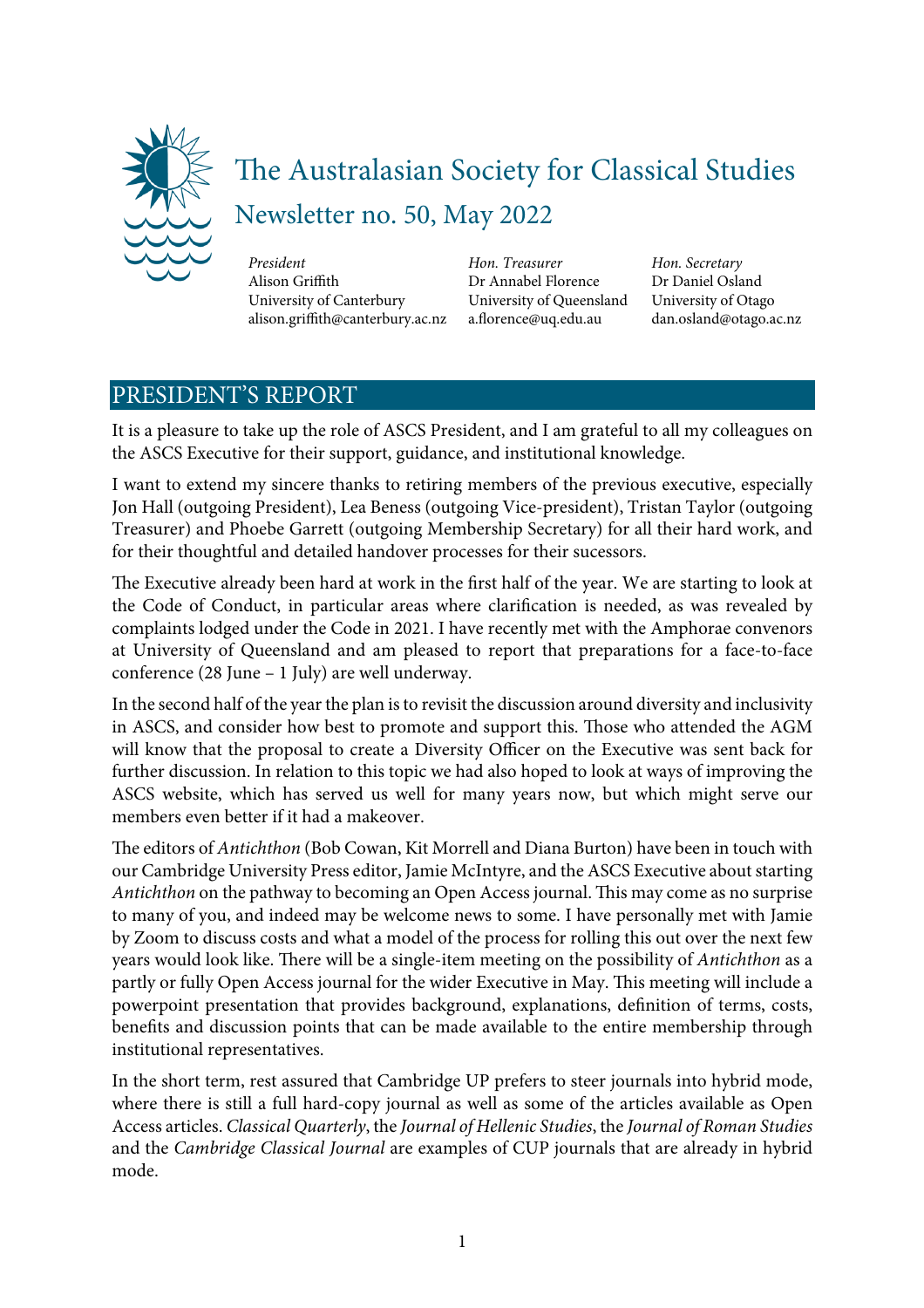This brings me to finances. Antichthon is one of ASCS' largest annual expenses. Hard-copy journals cost more, and they are less sustainable (paper, plus air freight). I urge those of you who love the hard copy—and trust me, I sympathize with this affection—to consider switching to the online only version. This saves time, money, and the environment.

Finally, if you are an unfnancial member, could you please renew your membership? ASCS needs the support of all its members.

I wish you all good health, and a pleasant, productive semester.

Alison Griffith University of Canterbury

# UNIVERSITY REPORTS

# **Australian Catholic University**

ACU has again had ARC success with two DP projects: Michael Champion who will be working on the project "The Ancient Today: Living Traditions of Classical Language Education" led by UWA, as well as for Michael Hanaghan who will be working on the project "The Vandal Renaissance: Latin Literature in Post-Roman Africa (435-534CE)" led by the University of Sydney. In 2022 Michael Hanaghan began his Humboldt fellowship at Frankfurt University for the project "Dreams, Divination, and Daemons, The Contested Future of Late Antiquity (306-430 CE)", under Prof. dr. Harmut Leppin. In addition, both Dr. Kylie Crabbe and Dr. Dawn LaValle Norman begin their DECRA projects in 2022.

Assoc. Prof. Gil Davis is leading a new development for the Ancient Israel Program, now based at ACU. Philanthropic funding will support a new major in Archaeology, academic positions, a dig in Israel, and a virtual museum.

Dr. Dawn LaValle Norman and Dr. David Litwa have been promoted to Senior Lecturer. Dr. Devin White has returned to the USA to continue his career there. We have had the pleasure to host Prof. Michael Magree (Boston College) as a Visiting Scholar during early 2022 and Prof. Joan Taylor (KCL) for a visit connected with the New Trajectories event (it's nice to be able to have visitors come once again!). In late August 2022 we will be hosting Prof. Christoph Markschies (Humboldt University, Berlin).

Michael Hanaghan and Miles Pattenden in the Mediaeval and Early Modern Studies program won a Grant in Aid from the Kudos foundation to update ACU's Latin modules and design an Australian Latin textbook.

2021 will hopefully be the last of the "quiet" years for conferences, although all of the researchers at the IRCI contributed to many different online conferences, including our own Biblical and Early Christian Studies Seminars. In addition, ACU hosted "New Trajectories in Australian Research on Late Antiquity and Early Christian Studies", convened by Matthew Crawford, which was able to be held in person at the end of April. This was a three-day symposium to showcase the cutting-edge research currently being done in Australia and New Zealand in the felds of late antique studies and early Christian studies.

We've also had new books come out from our researchers. Stephen Carlson saw the publication of his new book on Papias: *Papias of Hierapolis, Exposition of Dominical Oracles: Testimonia, and Reception of a Second-Century Commentator.* Oxford Early Christian Texts (Oxford: Oxford University Press, 2021). And David Litwa has had TWO new books come out: *Found*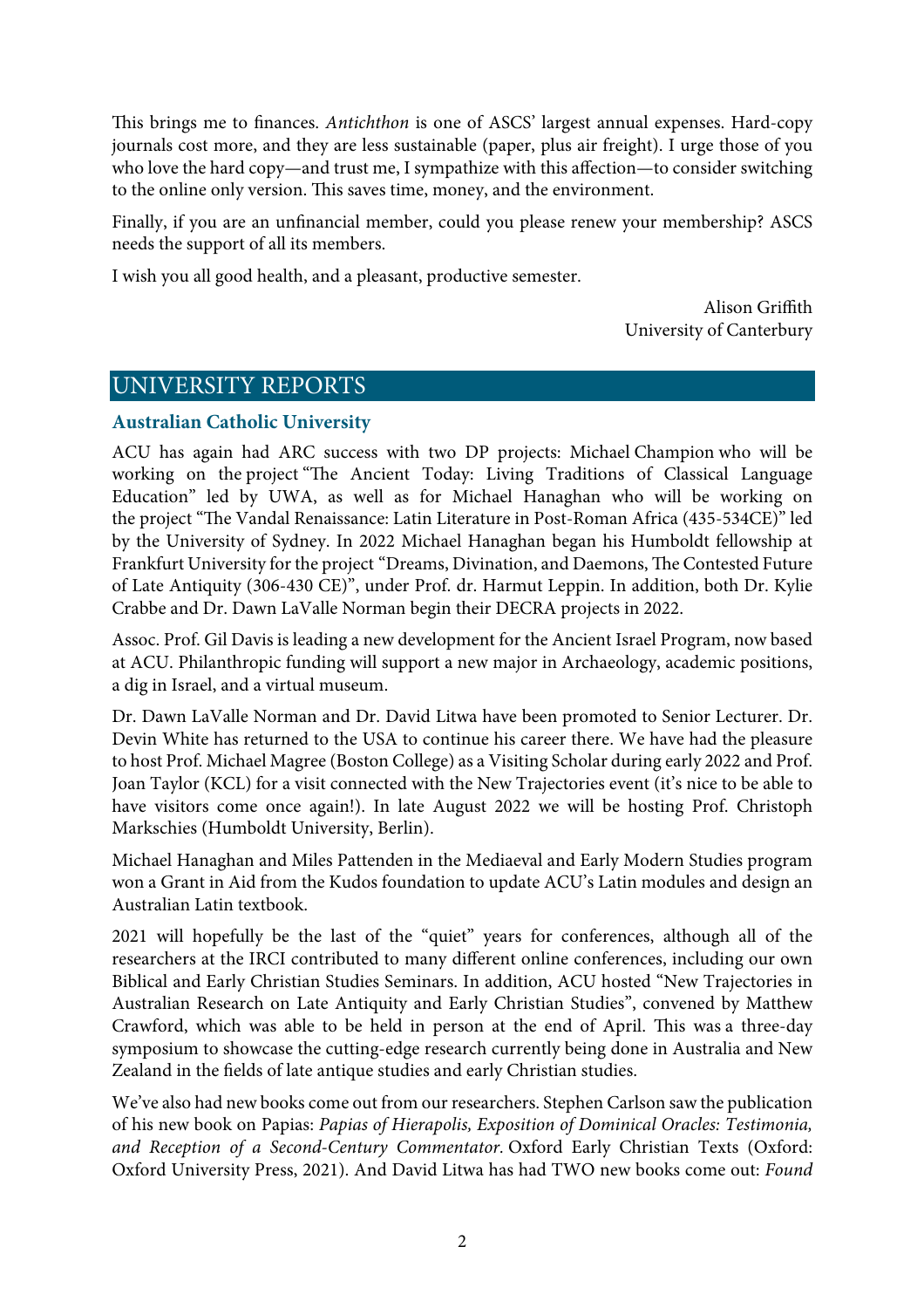*Christianities: Remaking the World in the Second Century* (London: Bloomsbury Press, 2022) and T*e Evil Creator: Origins of an Early Christian Idea* (New York: Oxford University Press, 2021).

Dawn LaValle Norman

# **Australian National University**

## **Staff**

The Centre for Classical Studies (CCS) is undergoing an exciting period of change and renewal with the appointment of new continuing members of staff. In Semester 1, 2022, Associate Professor Caillan Davenport arrived as the new Head of the CCS. He will be joined by three new colleagues in Semester 1, 2023:

Dr Tatiana Bur, who comes to the ANU from the University of Cambridge, where she is currently the Moses and Mary Finley Research Fellow at Darwin College. Tatiana is an expert on Greek technology, religion, and culture, and her book, *Technologies of the Marvellous in Ancient Greek Religion* is under contract with Cambridge University Press. She is also editing, in collaboration with M. Gerolemou and I. Ruffell, *Technological Animation in Classical Antiquity*, forthcoming with Oxford University Press later this year.

Dr Tom Geue, a scholar of Latin literature, currently at the University of St. Andrews. Tom is the author of two highly regarded books, *Juvenal and the Politics of Anonymity* (Cambridge University Press) and *Author Unknown:* T*e Power of Anonymity in Ancient Rome* (Harvard University Press). He is currently writing a third book, on T*e Materialist Philology of Sebastiano Timpanaro.* 

Dr Estelle Strazdins, who will be joining us from the University of Queensland, is a scholar of Greek literature and history. Her book, *Fashioning the Future in Ancient Greece: Memory, Monuments, Texts*, is in press with Oxford University Press for publication in early 2023. Estelle is currently fnishing a second monograph, entitled *A*f*er Marathon*.

We are delighted that these innovative and talented scholars, each at the forefront of their respective fields, will be coming to Canberra next year. Their expertise will allow us not only to continue to offer a full suite of courses in Classical Studies, Ancient Greek, and Latin, but also to undertake a thorough review of our curriculum across language, literature, history, and culture.

The CCS will also be building closer connections with ANU's School of History. In Semester 2, 2022, Dr Meaghan McEvoy, a scholar of the Late Antique, Byzantine and Early Medieval period, will be joining History as a Senior Lecturer. Meaghan is the author of *Child Emperor Rule in the Late Roman West* (Oxford University Press) and she is currently writing a biography of the ffh-century empress Licinia Eudoxia for Oxford's *Women in Antiquity* series.

We are currently advertising for a 2-year, 0.5 Associate Lecturer/Lecturer and Curator of the ANU Classics Museum. The position has been made possible by very generous donations from the Friends of the Classics Museum and other dedicated supporters of the ANU. The postholder, who will be known as the Friends' Associate Lecturer / Lecturer, will manage the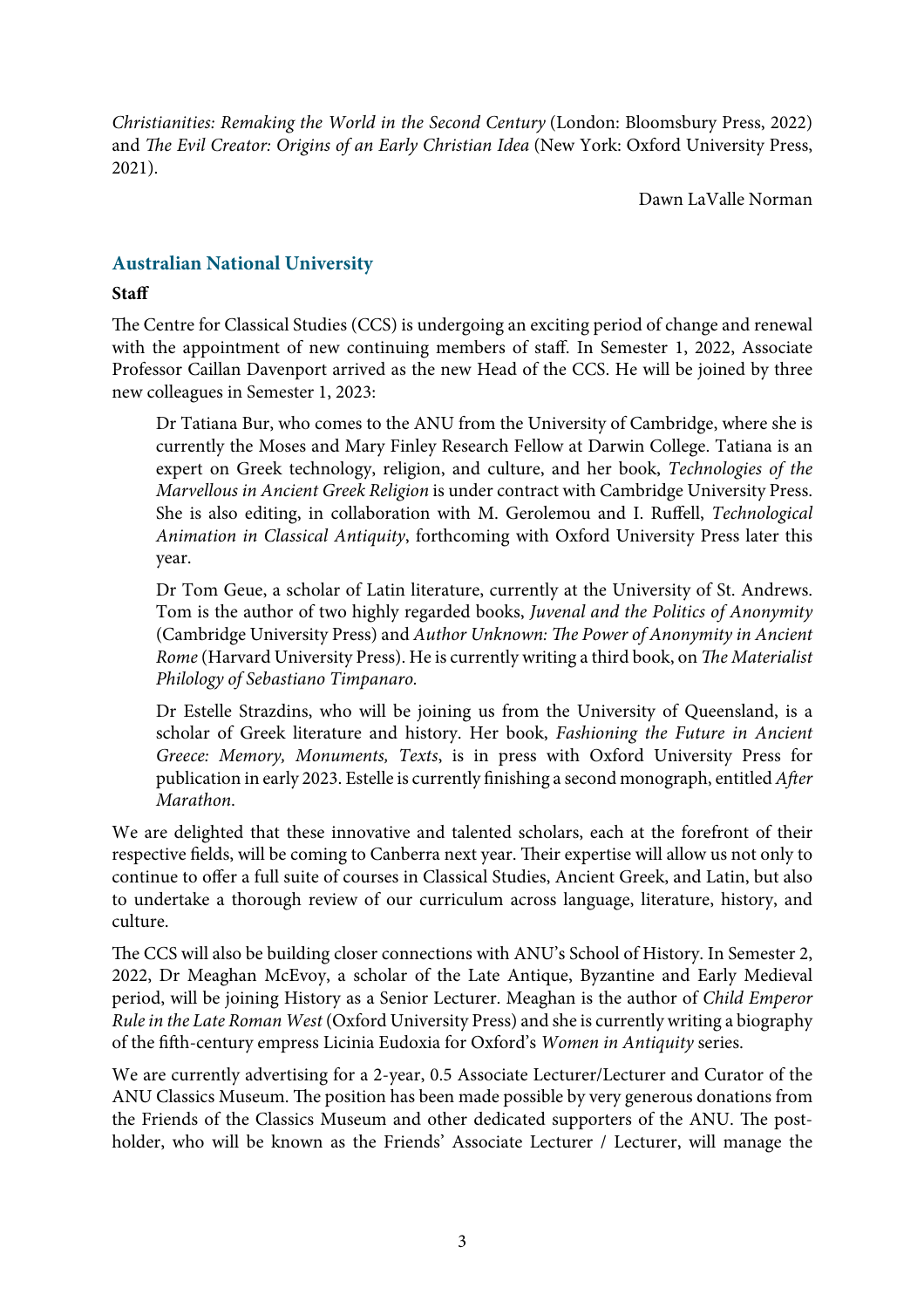collection and outreach programme and give lecturers and tutorials on material culture topics in our undergraduate courses.

In Semester 1 this year, we also said farewell to two members of staff who have made signifcant contributions to the Classics programme in recent years. Dr Sonia Pertsinidis, who taught Greek and Ancient History and supervised Honours and postgraduate students with enthusiasm and dedication, left the ANU for a position in the corporate sector. Dr Ryan Strickler, who ably convened and taught large frst-year units as well as the Honours programme, departed for a Lectureship at the University of Newcastle. We wish them the very best in their new positions.

# **Postgraduate News**

We warmly congratulate Fiona Manning on the completion of her MPhil, which was supervised by Emeritus Professor Elizabeth Minchin. Fiona's topic was 'Similes in the *Odyssey*'.

# **Public Events**

There have been a number of exciting public events so far in 2022. The ANU's Classics Museum celebrated its 60<sup>th</sup> anniversary in March with an in-person event hosted by the Friends. Current and former staff, students, friends, and supporters came together to toast the museum and to hear a talk by A/Prof. Davenport, 'The ANU Classics Museum: 60 Years of Stories'. He discussed how we can use objects from the museum's collection to create narratives that explore, celebrate, and critique the Greek and Roman world and its legacy.

The Friends also hosted a wonderful lecture in-person by Dr Kathleen Riley on 'Keeping Ithaca in Mind: Home, Homer, and Homecoming', and we look forward to welcoming Mr James Donaldson from the RD Milns Antiquities Museum at the University of Queensland to speak on 'The Shellal Mosaic: Archaeological, Textual and Visual Traditions' in May via Zoom. The Canberra Friends of the Australian Archaeological Institute at Athens were likewise delighted to receive a visit from Dr Duncan Keenan-Jones from the University of Queensland. He gave an enlightening presentation on 'Experimental Archaeology and 3D Models: Recreating Hero of Alexandria's Strange Devices'.

In April, A/Prof. Caillan Davenport and Mr Matt Smith (La Trobe University) hosted a live recording of the 'Emperors of Rome' podcast on 'Nero and the Great Fire of Rome'. The episode was recorded in front of an enthusiastic public audience on the ANU campus and will be available for download from iTunes later in 2022.

# **Seminars and Conferences**

Members of the CCS have given a wide range of lectures and seminar papers in the past sixth months. Emeritus Professor Elizabeth Minchin delivered the William Ritchie Memorial Lecture at the University of Sydney in October 2021 on the topic of 'Tanking, Apologizing, Bragging, and Blaming: Social Interaction in Homer's *Iliad*'. Later that month, she spoke at the Conversation and Classics Conference, held in Madrid, on 'Speech Acts in Homer: Natural Rhetoric Stylized'.

In June 2021, Dr Phoebe Garrett convened the frst conference on Suetonius in English since 2008, which was attended online by over twenty speakers.

Dr Chris Bishop delivered papers at the Pacifc Partnership in Late Antiquity meeting at the University of Auckland on 'The Persistence of Memory: Decolonising Late Antiquity' and at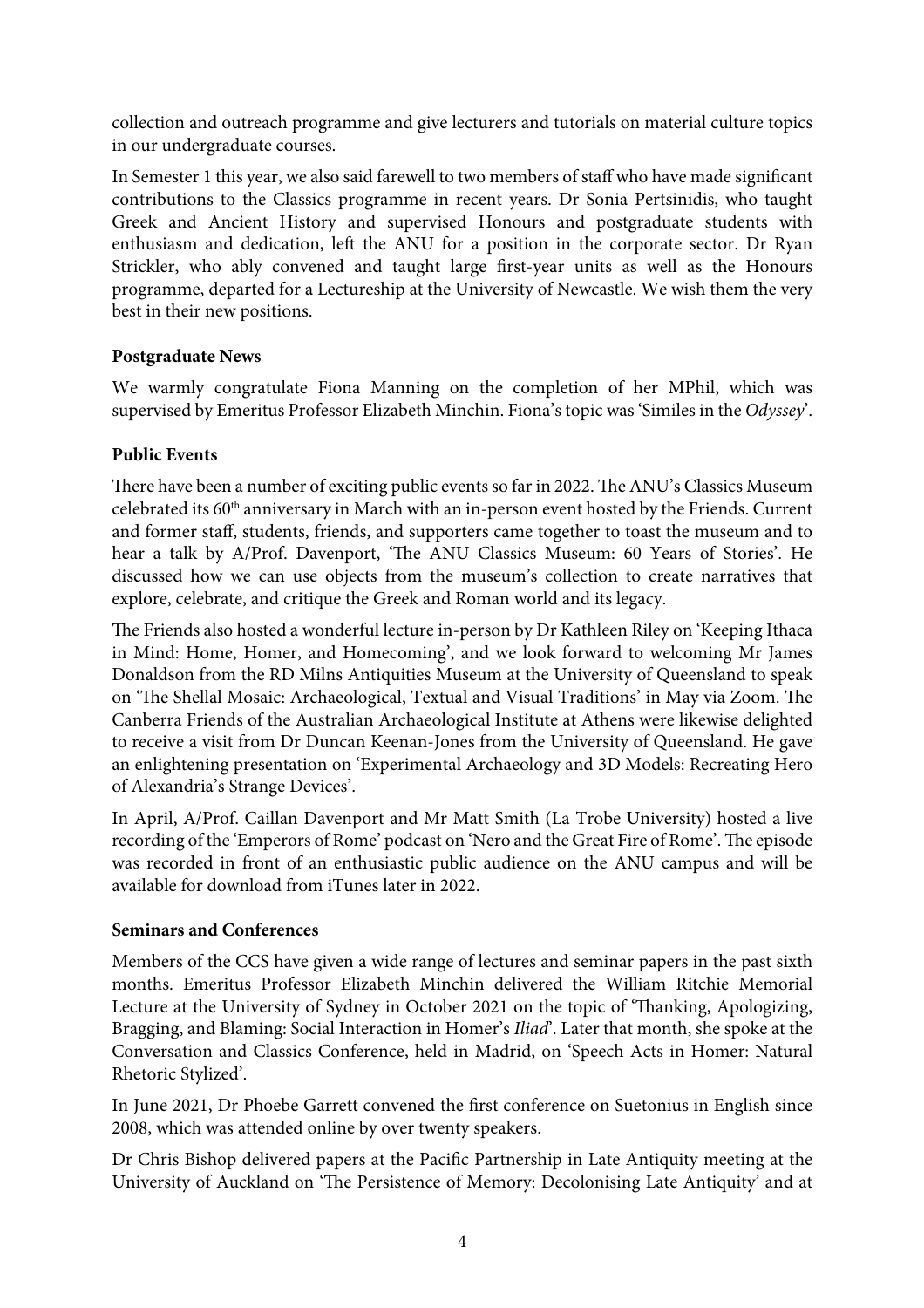the 49th Conference of the Israel Society for the Promotion of Classical Studies, on 'Accounting for the Dominance of Deductive Methods in the Teaching of Latin'.

Dr Bishop will be convening a major conference at the ANU in December 2022 on the topic of 'Reception, Susception, Acception: The Use and Re-use of Classical Studies'. Keynote speakers include Professor Alastair Blanshard, Professor Marguerite Johnson, Associate Professor Simon Perris, and Associate Professor Tracey Walters. The Call for Papers is available at the following web site, with a closing date of September 2:

https://slll.cass.anu.edu.au/events/reception-susception-acception-use-and-re-use-classicalstudies-0

Caillan Davenport

# **La Trobe University**

## **News**

La Trobe University is the official Education Partner for the exhibition "Open Horizons: Ancient Greek Journeys and Connections" at Melbourne Museum (23<sup>rd</sup> April – 14<sup>th</sup> August). This exhibition displays ancient Greek artefacts from the National Museum of Greece in Athens, some of which have never left Greece before. Gillian Shepherd is hosting a series of "conversation" events with invited experts in conjunction with this exhibition and in collaboration with Melbourne Museum and the Hellenic Museum. Further details at https://museumsvictoria.com.au/melbournemuseum/whats-on/open-horizons/

Bridget McClean (La Trobe University MA student, supervised by Gillian Shepherd) was awarded the 2021 Parkes Weber Prize by the Royal Numismatic Society for her essay "A Re-Examination of the Kantharos, Strigil and Alabastron Secondary Motifs on Fifh Century Tarentine Nomoi". The Parkes Weber Prize is awarded annually by the Royal Numismatic Society for original research relating to numismatics by a young scholar under the age of thirty.

MPhil completion: Annabel Macpherson, 'The Witches of Macbeth: Reading Hecate and the Weird Sisters as Classical and Early Modern Witches'. Supervised by Sarah Midford and Rhiannon Evans.

*La Trobe will include a longer report with some catch-up items in the next issue.*

Gillian Shepherd

# **Macquarie University**

# **Staff changes, appointments, promotions, retirements, obituaries**

As of May 2022 Dr. Elynn Gorris (PhD 2014, UCLouvain) will join the Department of History and Archaeology with a Marie Skłodowska-Curie Global Fellowship of the EU Horizon 2020 program in partnership with the Catholic University of Louvain (Belgium). Dr. Gorris is a specialist in Elamite studies, with a particular interest in the political and diplomatic relations between Elam (Iran) and Mesopotamia (Iraq), a topic on which she recently published the monograph *Power and Politics in the Neo-Elamite Kingdom* (Leuven: Peeters, 2020).

After a quarter-century of service Dr Susanne Binder retired from her post (fifty percent with our Department and ffy percent in the discipline of Modern Languages) at the end of 2021. The daily experience of Susanne's exemplary pedagogical practice, knowledge and skills,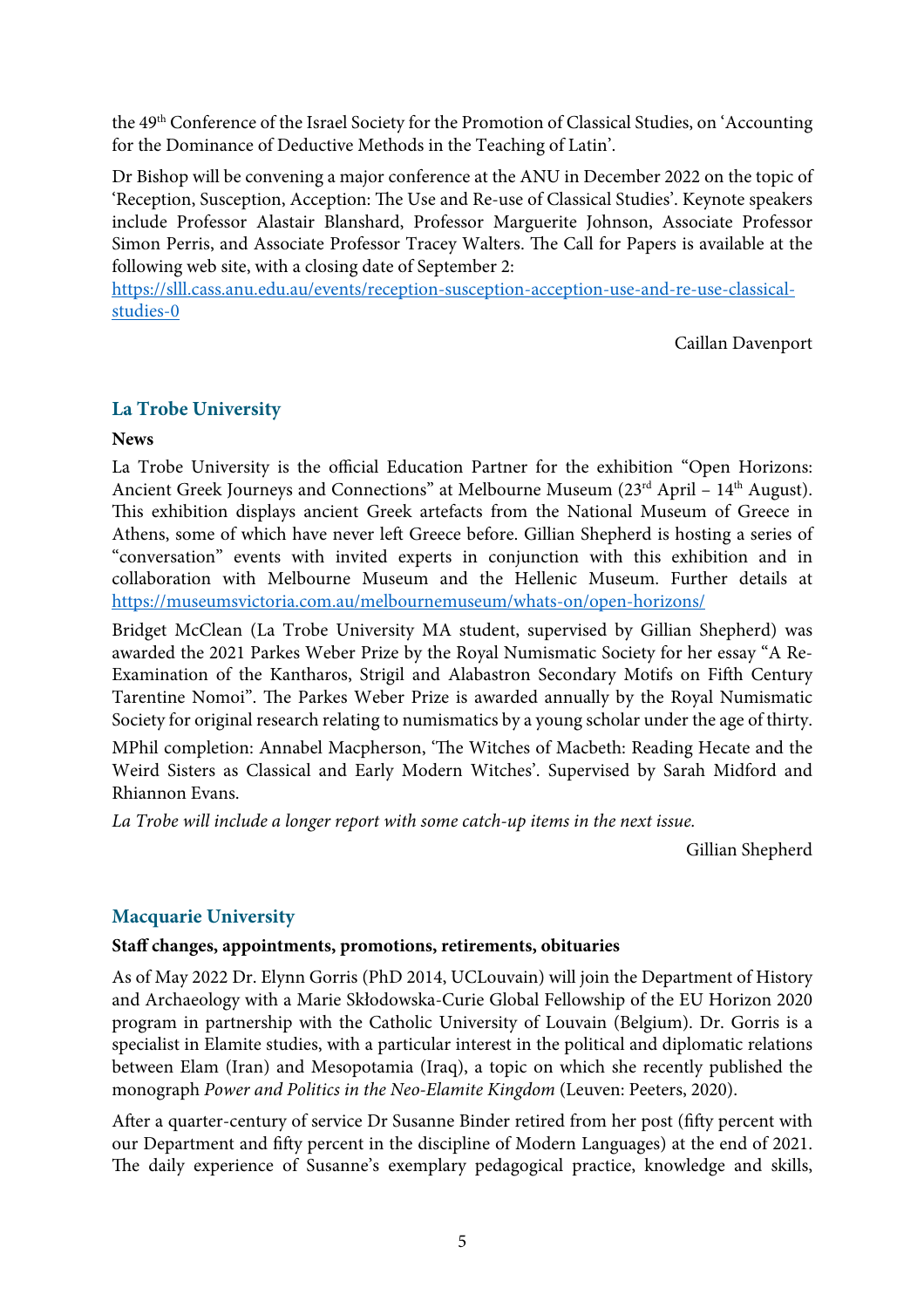trademark collegiality, and boundless enthusiasm for ancient world studies will be greatly missed, but she will remain well-connected with the Department and will be Assistant Director of the Australian Centre for Egyptology.

With warm good wishes we farewell Caillan Davenport (on Macquarie's staff 2017–21) and Meaghan McEvoy (2016–22), who have now departed for the ANU. Their respective memberships of the Department were relatively short, but full of rich impact. We wish them the very best in their new endeavours.

Hon Assoc. Prof. Tom Hillard reports with great sadness the passing of Margaret Hallo Beattie on 13 April 2021. Margaret taught at Macquarie University from 1973 until 1992, during which time she was a long-term editor of the journal *Ancient Society: Resources for Teachers* (1974– 87). Chronic illness forced her to undertake teaching on a part-time basis for a number of years until in 1992, because of the persistence of that condition, she had to retire from teaching altogether. Margaret was an inspiring teacher and a highly appreciated and much respected colleague. Few who engaged with her will forget her acumen and the forthright manner of its expression, her wit, and her perceptiveness.

# **Signifcant activity by staff, postgraduates, honoraries, and retired staff**

Eva Anagnostou-Laoutides has taken up a Greek Diaspora Fellowship (March-June 2022), funded by the Institute of International Education (iie.org), supported by Stavros Niarchos Foundation and the Fulbright Foundation. During the fellowship she will collaborate with the National and Kapodistrian University at Athens, assisting in the external assessment of the Department of Philosophy, and the restructuring of an interdisciplinary Masters program. She will also deliver lectures at the University of Athens and the Aristotle University, both at the Departments of Philosophy and Classical Philology. In addition, she will participate in the ATINER Ancient History and Archaeology Conference taking place in May 2022 (https://www.atiner.gr/history).

Assoc. Prof. Trevor Evans was elected a Fellow of the Australian Academy of the Humanities in 2021.

Prof. Peter Keegan and Prof. Shawn Ross were elected as Fellows of the Royal Society of New South Wales in 2022.

Prof. Malcolm Choat presented the paper 'Christian Naming in Egypt' at the 'Greek Naming in Egypt' Conference, Oxford (online), 29–30 March.

Prof. Malcolm Choat and Dr Rachel Yuen-Collingridge presented the paper 'Imagining the Real: Constantine Simonides' Fabrication of Papyrus Autographs' online at the Society for Classical Studies Annual Meeting, January 5–8, 2022.

Assoc. Prof. Trevor Evans was an invited speaker in two online review panels at the Society of Biblical Literature Annual Meeting in November 2021. One of these engaged with Vol. I of the *Historical and* T*eological Lexicon of the Septuagint* (*HTLS*), edited by E. Bons, the other with T*e Cambridge Greek Lexicon*, edited by J. Diggle (et al.).

Assoc. Prof. Trevor Evans delivered the keynote presentation 'Researching the Language of the Papyri: Recent Progress and the Shape of the Future' at the 'New Light from the East: Linguistic Perspectives on Non-Literary Papyri and Related Sources' Conference (2–4 February 2022). This online event, convened by Klaas Bentein (Ghent University) and Marja Vierros (University of Helsinki), celebrated the remarkable development of linguistically-oriented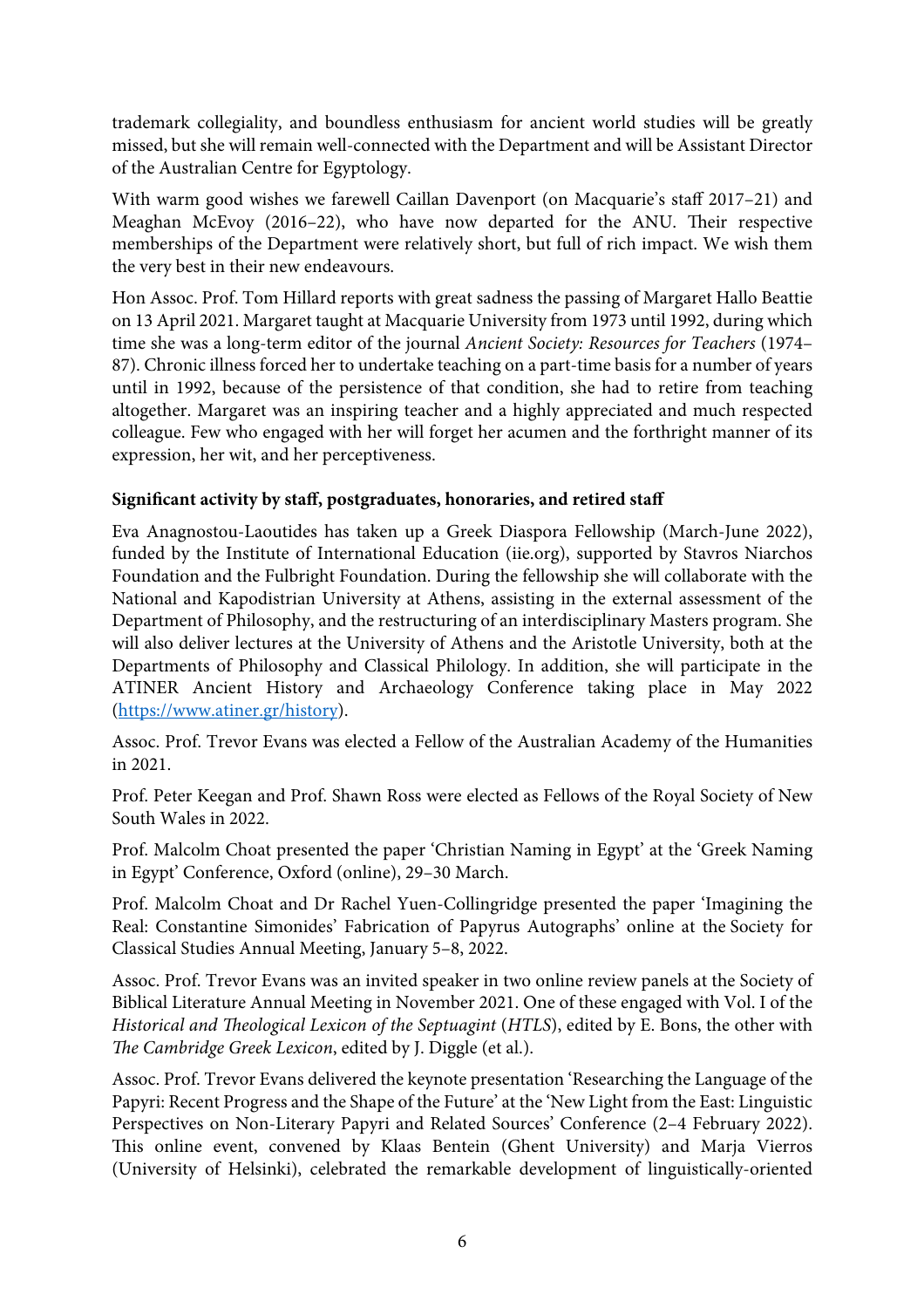papyrology since the 'Buried Linguistic Treasure' Conference convened by Evans and Dirk Obbink at Christchurch, Oxford in 2006.

Prof. Bronwen Neil presented the paper 'Letter types in the corpus of Julian the Apostate (361– 3)' at 'Einheit in der Vielfalt—Vielfalt in der Einheit? Unity in Diversity—Diversity in Unity? Rudolf Hercher(')s Epistolographi Graeci', November 25, 2021, University of Muenster (convened by Michael Grunbaert).

At the end of May 2022, Ray Laurence completes 3 years as, frst, Head of Ancient History and subsequently as Discipline Chair of Ancient History within the new Department of History and Archaeology. He will hold a period of Outside Studies Programme (Research Leave) from 1 July to the end of the year to complete a book *Mediterranean Timescapes* (Routledge) and develop new research projects on the history of roads and mobility.

## **New courses or major modifcations to existing courses**

2021 saw the implementation of the new curriculum in the Bachelor of Ancient History with 16 core units ranging from introductory 1000 level, chronologically based units at 2000 level and thematic units at 3000 level. Students can take ancient languages as minors in Latin, Ancient Greek, and Hieroglyphic Egyptian, as well as electives in Coptic Egyptian and Ancient Hebrew. Recruitment to the Bachelor of Ancient History has signifcantly increased in 2022. The revision of units in terms of both content and pedagogy is an on-going commitment of staff at the Wullamattagal Campus, for both on-campus students and students studying asynchronously online.

Assoc. Prof. Trevor Evans is conducting a major renovation of Macquarie's suite of Ancient Hebrew units in 2022.

# **Museum news**

The Macquarie University History Museum, which incorporates the former Museum of Ancient Cultures, opened to the public recently (see https://www.mq.edu.au/faculty-ofarts/departments-and-schools/macquarie-university-history-museum).

# **Major research grant successes and/or completions**

Prof. Martin Bommas, Prof. Naguib Kanawati, and Assoc. Prof. Craig O'Neill were successful in their ARC Discovery-Project application 'Crisis as Opportunity: Societal Change in Early Middle Kingdom Egypt', funded for the period 2022–25 (\$408,881).

Prof. Bronwen Neil and A/Prof. Tom Murray (Department of Media, Communications, Creative Arts, Language, and Literature), 'Consilience des connaissances pour les solutions climatiques et la sécurité alimentaire en Polynésie française et dans les îles Cook grâce à la gestion des Rahui/Ra'ui' has been selected by the French Government's Pacifc Funds Secretariat for funding in 2022/23 (\$90,000). International partners include the Okeanos Foundation for the Sea (Darmstadt, Germany) and Te Fara Natura Museum (Moorea, French Polynesia). The project explores ancient cultural prohibitions against land and sea exploitation and is timed to coincide with the United Nations Decade of Ocean Science for Sustainable Development (2021–30).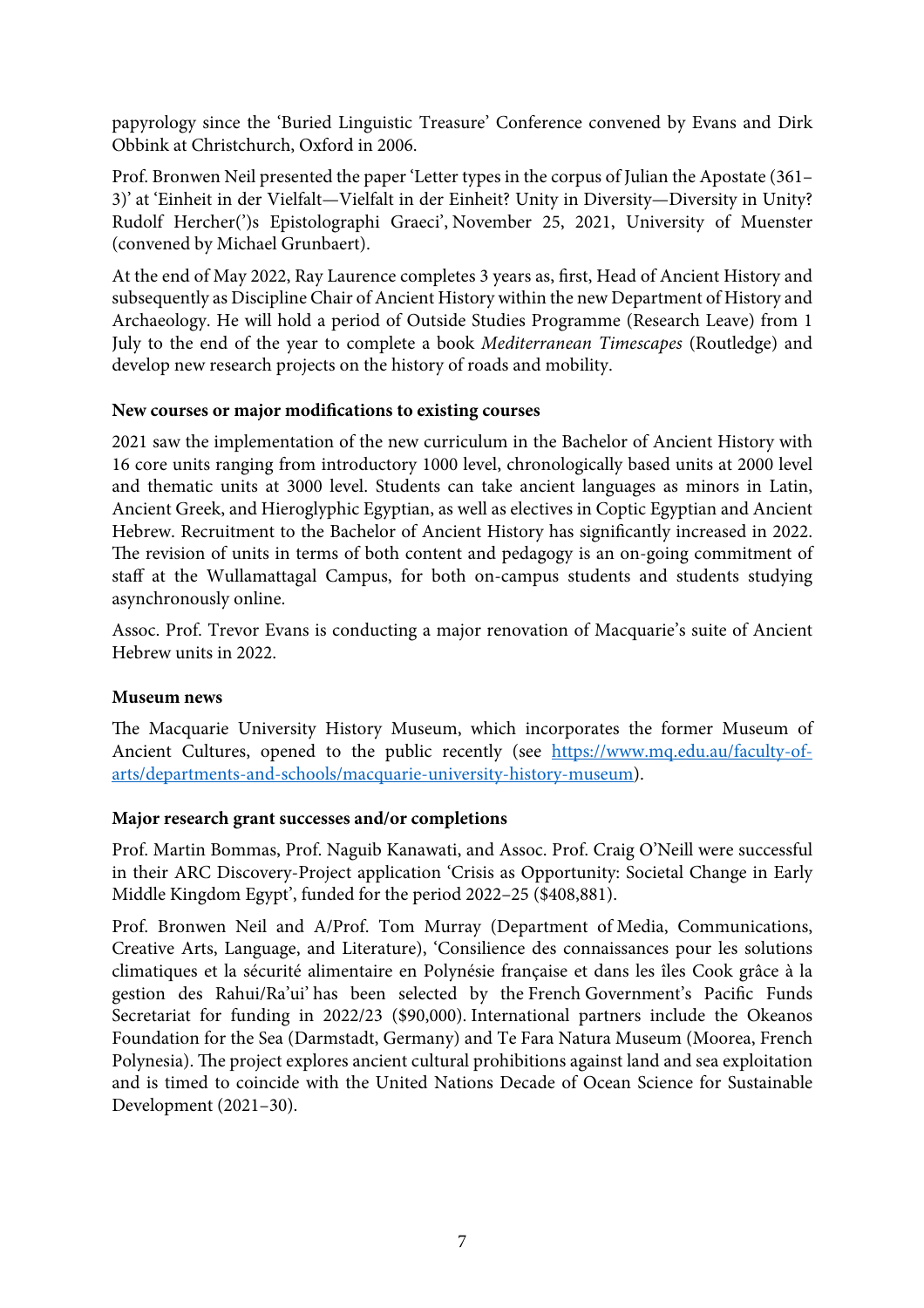# **Postgraduate completions**

#### *Doctor of Philosophy*

James Gersbach, 'The War Cry in the Ancient Mediterranean World' Principal Supervisor: Peter Keegan

Nicolle Leary, 'If the Grid Fits: Animal Figures and Proportional Guides in Old and Middle Kingdom Elite Tomb Imagery' Principal Supervisor: Alex Woods

Olivier Rochecouste, 'Who are the Early Dynastic Elite? Evaluating Egyptian Elite Cemeteries Dated to the First, Second, and Third Dynasties' Principal Supervisor: Yann Tristant

Giles Rowling, 'Law in Roman Arabia 106–132 CE' Principal Supervisor: Paul McKechnie

Elizabeth Smith, '*Capite coperto/aperto* in Context: Selected Depictions of Female Head Covering on Statuary and in Relief Sculptures in the Large and Small Herculaneum Woman Types from the Roman World between the 1st Century BCE and 4th Century CE' Principal Supervisor: Lea Beness

Antonia St Demiana, 'Sahidic Coptic Leviticus: Its manuscript Witnesses and Its Text' Principal Supervisor: Malcolm Choat

Kathryn White, 'Gender and Death: Women on Greek Funerary Monuments during the Peloponnesian War' Principal Supervisor: Ian Plant

Also:

Taylor Gruman, 'In the Hands of Noblemen: Thessaly from the Archaic Period to the End of the Third Sacred War' (University of Missouri) Adviser: Ian Worthington

*Master of Research*

Yolanda Dean, 'Exposing David's Ziklag: A Case for Khirbet al-Ra'i' Principal Supervisor: Kyle Keimer

Gemma Green, 'Going through Changes: The Elite Perception of the King in Sixth Dynasty Egypt'

Principal Supervisor: Naguib Kanawati

Genevieve Holt, 'Buildings in Context: A Study of Middle Kingdom Granaries and their Representation in the Archaeological, Textual, and Visual Record' Principal Supervisor: Yann Tristant

Samantha Mills, 'From *wanax* to βασιλεύς: A Consideration of the Development of the Wielding of Greek Power and Authority from the Late Bronze Age into the Early Iron Age, 1400–800 BC'

Principal Supervisor: Susan Lupack

Natasha Parnian, 'Can Cyrus Speak? Cyrus the Great and His Reception from Antiquity to the Modern Iranian Nation-State'

Principal Supervisor: Eva Anagnostou-Laoutides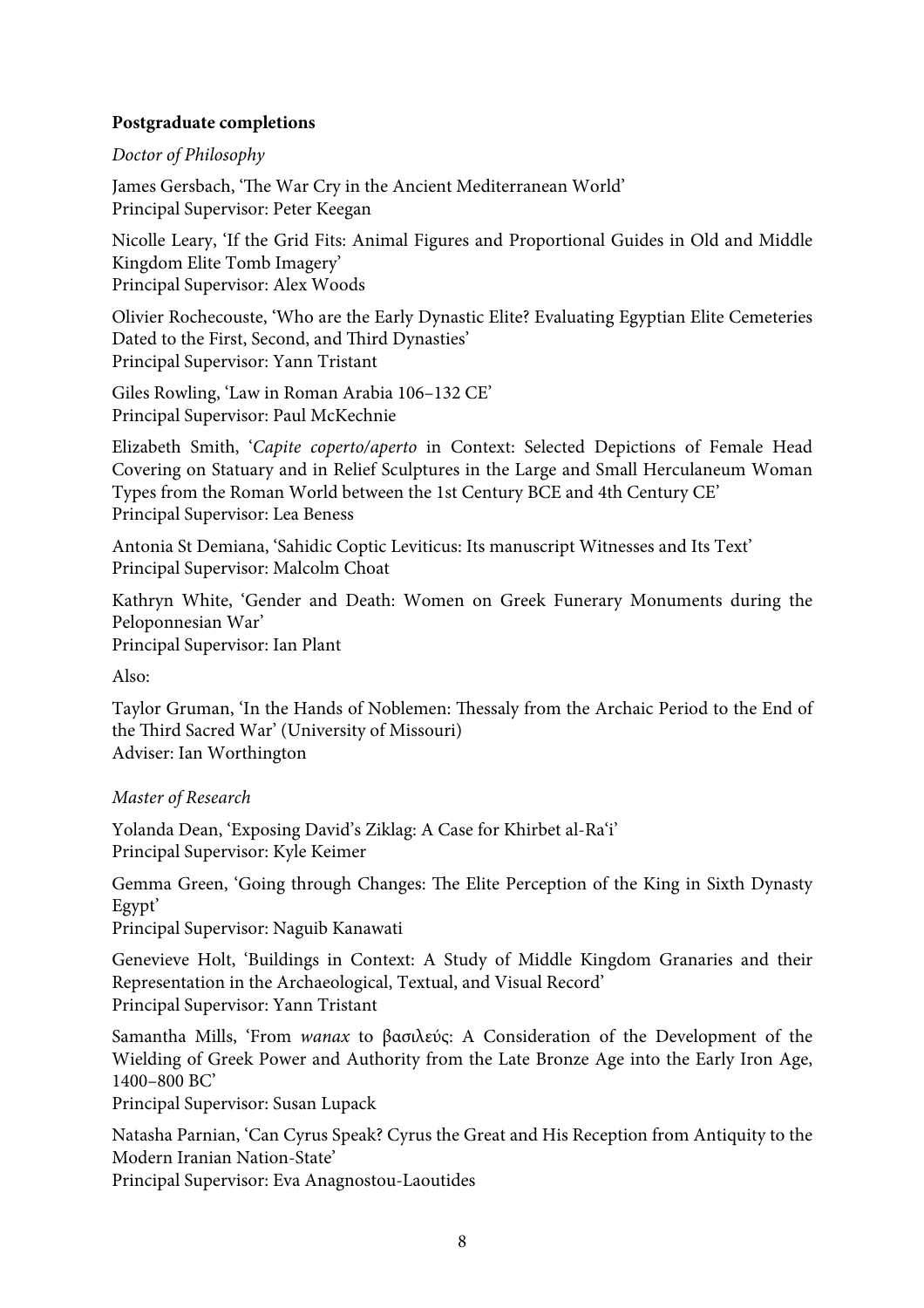David White, 'Theoderic: *regnum et imperium'* Principal Supervisor: Caillan Davenport

# *Master of Research and the University Medal*

Samuel Wessels, 'A Lexicosyntactic Study of the Septuagint (Old Greek) Versions of the Books of Kingdoms' Principal Supervisor: Trevor Evans

# **Other items of interest to ASCS members**

The Field of Mars in Sydney: students taking AHIS3005 Cultural Heritage and Public History explored place-making and the creation of the suburb of Marsfeld from the Field Mars Common – part of which was reserved for later usage that became the current campus of Macquarie University, recently renamed the Wullamattagal Campus. Professor Ray Laurence presented the students' fndings at a University of Sydney-based conference in 2021 on Classics in Colonial Cities. The presentation is available on vimeo:

(https://vimeo.com/635043767/7d5430d9fe).

Teaching Disability History leads to the development of a neurodiverse network for students: in session 2 (2021), students taking AHIS1210 Studying the Past spent three weeks exploring the recent development of the History of Disability in Antiquity. This involved numerous students openly discussing their neurodiversity and some of the struggles to engage with a neurotypical world. The unit is convened by Professor Ray Laurence (who is, has always been, and always will be dyslexic), who subsequently recruited from the unit student mentors who are neurodiverse. Session 1 of 2022 has seen the launch of a small pilot project linking these mentors to students. Tis allows for an ADHD student to meet other ADHD students and so on across the neurodiversities of students. Ray presented this initiative at the recent ASCS 49 Conference.

Captain M. Ferguson at Macquarie: Ian Worthington reports that in AHIS 2210 ('From Alexander to Augustus') he arranged a recorded masterclass by Captain M. Ferguson, one of his co-authors of a nearly-fnished book on Alexander the Great and the lessons for a modern military today. Ferguson's presentation 'Alexander's Military Legacy Today' was 'a tour de force and the students were enthralled by it … one comment succinctly sums up their learning experience: 'This reminds me of Eddie Woo and Maths, and Carl Sagan and the Universe. Ancient History will never be the same. I sort of understood the wedge, the phalanx and breaking through, and disarray, but would never have made the link to Ukraine as I do now. Captain Ferguson, along with your current course of study, shone a spotlight on the past, swung it on the present, and I have just had a 'lightbulb moment' so to speak. Thank you for this awakening.'

Meanwhile, Dr Peter Edwell's achievement in publishing two monographs (on widely differing topics) and a Farsi translation of an earlier monograph in the calendar year 2021 also deserves special mention:

Edwell, P., T*e Case that Stopped a Nation:* T*e Archibald Prize Controversy of 1944* (Sydney: Halstead Press, 2021).

Edwell, P., *Rome and Persia at War: Imperial Competition and Contact, 193–363 CE* (London and New York: Routledge, 2021).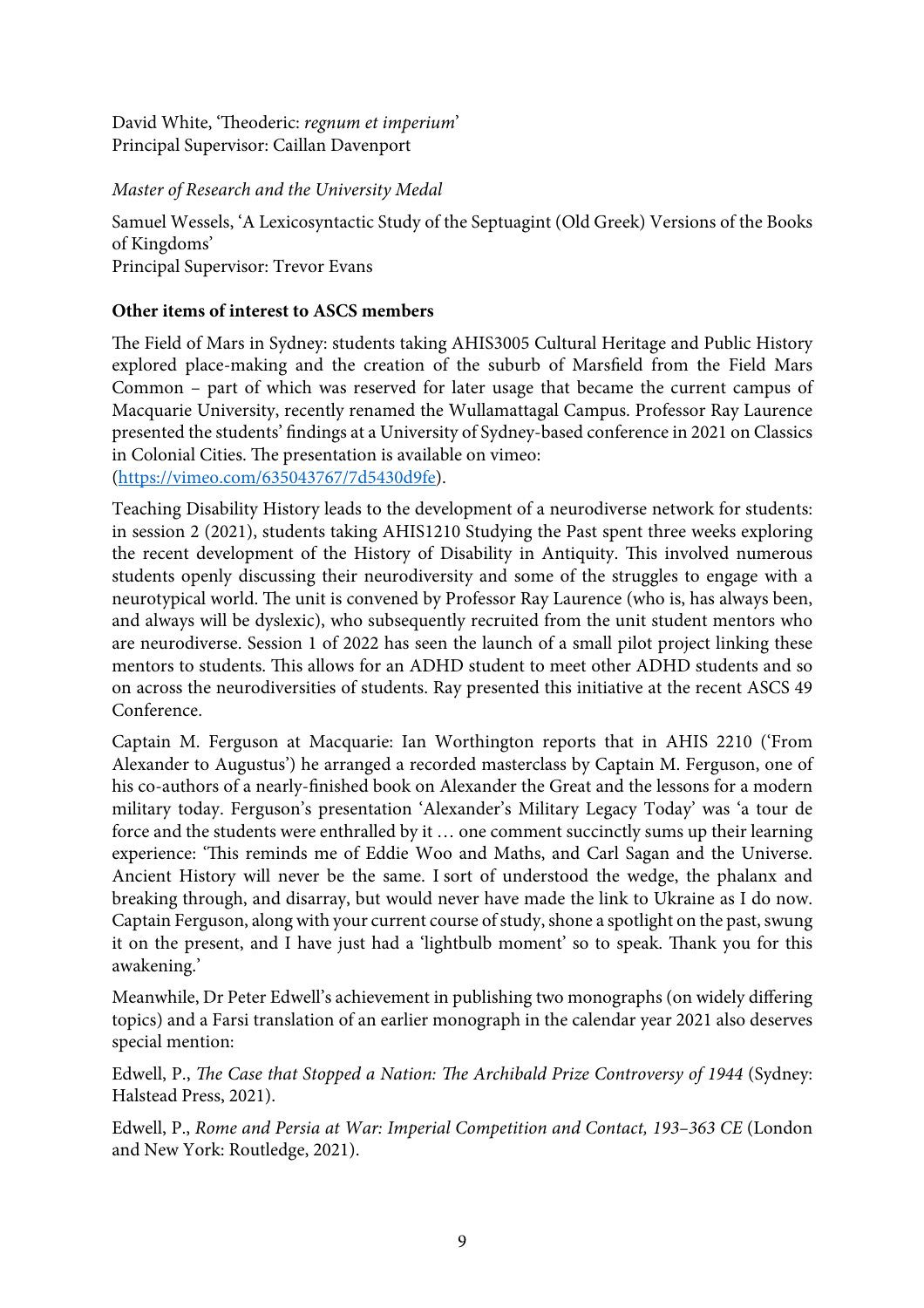*:Persia and Rome Between* [رد نیب مور و ناریا ) تارف ينایم نایم نادور و اریملاپ : تحت لرتنك يمور .,P ,Edwell T*e Middle Euphrates, Mesopotamia and Palmyra, and the Coming of Rome*], transl. into Farsi by M. Maleki (Tehran: Agah Publications, 2021).

# **Covid-19 impact and initiatives**

The 2022 Summer Week of the Macquarie Ancient Languages School (MALS) was once again successfully delivered via Zoom (10–14 January). Online delivery continues to enhance the reach of the event. The Winter Week, 4–8 July, will also be a Zoom event (for details and registration see our website: mals.org.au).

Trevor Evans

# **Massey University**

# **Staff changes, appointments, promotions, retirements, obituaries**

Gina Salapata has been elected as the Australasian representative on the International Council of the International Association of Paremiology.

# **Signifcant activity by staff, postgraduates, honoraries, and retired staff**

Anastasia Bakogianni gave a public lecture on 'Ancient Greek Male Identity and the Modern World' at the Auckland Art Gallery. This was part of the gallery's educational programme for its Manpower exhibition and lectures series, *Antiquity, Aesthetes, and Athleticism* (March).

Anastasia Bakogianni contributed a video to the Study Guide that accompanied the 2022 UCL Greek play. This is available online at: https://www.ucl.ac.uk/classics/classical-play/2022euripides-electra/2022-euripides-electra-study-guide

Anastasia Bakogianni gave an online presentation in Greek at the Academy of Athens, as part of the Academy's *Logodemy* lecture series. The theme for the seminar was *On the Theatrical Stage: the Reception and Relevance of Ancient Drama*.

Gina Salapata was invited to contribute to a Festschrif in honour of Prof. Gloria Ferrari to be published by the Center for Hellenic Studies, Harvard University. As part of this project, she presented a paper on 'Hesperides and the Dragon: Loyalty or Treachery?' in an online workshop in October.

Gina Salapata presented a paper on her community projects involving multicultural proverbs at the 15th Interdisciplinary Colloquium on Proverbs, Tavira, Portugal (November, via Zoom).

# **New courses or major modifcations to existing courses**

Massey University now offers a PhD in Classical Studies. Like all of our courses, the PhD is offered both internally and to those studying at a distance. We're happy to discuss possible topics with prospective students.

James Richardson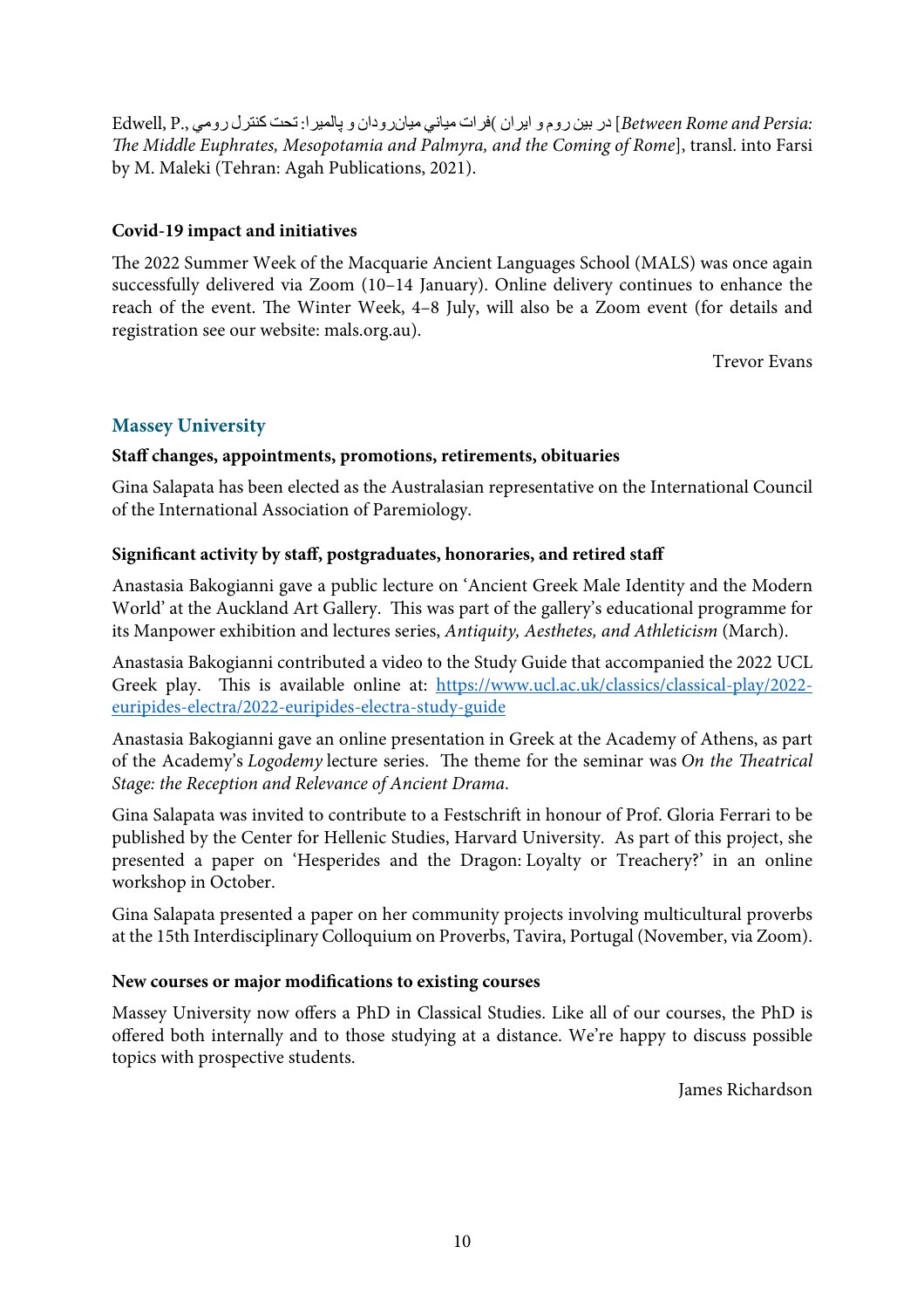# **Monash University**

Afer two long years here in Melbourne, the long-awaited return to campus has been a pleasant one, and we certainly hope it will continue. With lockdowns and restrictions taking up much of the time here since the last newsletter, it is also hoped that future updates will have more to report!

## **New units**

This year sees the introduction of a new unit, "Four Lost Cities of the Ancient World," exploring the cities of Troy, Pompeii, Amarna, and Babylon: their sites, daily life in them, and their subsequent reception.

## **Museum Activity**

A special exhibit, "Daily Life in the Roman Empire: Artifacts from the Ancient Cultures Museum" will be on display in the Ancient Cultures Museum during late May and June.

## **Other items**

Staff continued a range of outreach activities, including media appearances and working with educators and the general public.

## **New books**

This year has already seen the publication of two exciting new works based on Monash University research in the Dakhleh Oasis:

*Kellis: A Roman-Period Village in Egypt's Dakhleh Oasis*, edited by Colin A. Hope and Gillian E. Bowen, has been published by Cambridge University Press. This volume explores many aspects of the site, and includes scholarship by a number of Monash staff and students, including Colin Hope, Gillian Bowen, Andrew Connor, Rosanne Livingstone, and Carlo Rindi Nuzzolo.

In 2012, a new series of excavation reports was launched by the Dakhleh Oasis Project, entitled T*e Excavations at Mut al-Kharab*, edited by Colin A. Hope, and published by Oxbow Books, Oxford. The first volume in this series, *The Third Intermediate Period in the Western Deserts of Egypt* by Richard Long has just come out, based on his Monash PhD thesis.

#### **Other items of interest**

Afer a hiatus in 2021, the Ancient Greek reading group organized by Andrew Connor has reconvened, and is reading Lucian's *True History*.

# **COVID-19 Impact**

The Egyptology Society of Victoria continues its annual lecture series online, with a talk from Serena Love on the Ancient Egyptian Yeast Project to start the year, and a number of exciting talks planned for the upcoming months.

Andrew Connor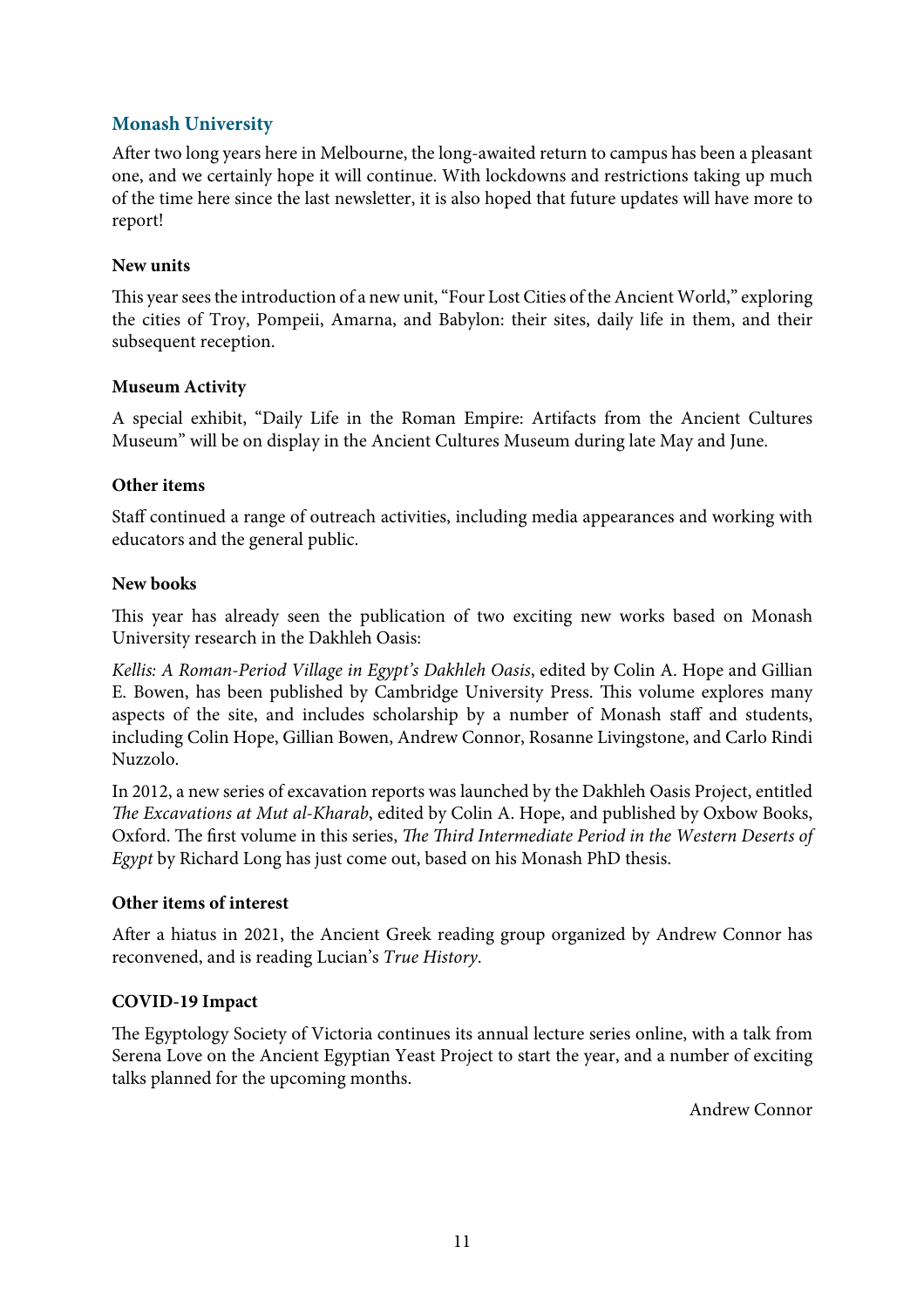# **University of Adelaide**

# **General news: Mergers of faculties and disciplines**

The financial pressures of COVID-19 have led to major changes initiated by senior management at the University of Adelaide in an attempt to rationalise the costs of staffing (so far mostly the number of professional staff has been reduced). The most significant ones occurring at several levels are the merger of Faculties, in which Arts will merge with the Professions (Law and Business) under the new name of "Faculty of Arts, Business, Law, Economics" (FABLE or Faculty of Arts *et al*.), Science and Engineering becoming one faculty, and all Health sciences another (so that the university now has three Faculties instead of fve). Our department has undergone a disciplinary merger with History (7 staff) and Art History (1 staff member) becoming a new Department of Historical and Classical Studies (total work force of 11 FTE).

# **Signifcant activity by staff, postgraduates, honoraries, and retired staff**

In February Gemma Neall was awarded the Postgraduate Award for best presentation at the ASCS conference (Zoom) for her paper "Hold Your Tongue: Translation of Philomela in Metamorphoses 6." Well done, Gemma!

Prof. Han Baltussen presented several invited papers at seminars and online conferences:

- a paper to Institute for Religious and Critical Inquiry (ACU Global Seminar series) entitled 'The Use of θεῖος in Eunapius' *Lives of Philosophers and Sophists*', Dec. 2, 2021 [Zoom];
- a paper on 'Eunapius and Homer: Allusion and Authority in the *Lives*', at the T*ird Paci*f*c Partnership in Late Antiquity* conference, Feb. 18 [Zoom];
- a paper on 'Marvels and Reputable Opinions: ps. Arist. *Mirabilia* in Context', conference series on T*e Peripatetics A*f*er Aristotle* (Nice, France, April 21-23) [Zoom].

He was also invited to give talks at two international conferences later this year:

- "Simplicius as a Source for Teophrastus' *Physics*", conference on Teophrastus' *Physics* (Lyon, France), Nov. 18-19 [Zoom]
- "Collective Biographies from late antiquity to the Renaissance" (Catholic University of Leuven, Belgium / invitation only), December 12-13 [*in person*].

He will combine the Leuven trip with various types of leave to stay on in Europe in order to take up his Dorothy Tarrant Fellowship at the Institute of Classical Studies in London in early 2023 (mid-January to late February 2023), which had been postponed in 2020 due to Covid travel restrictions.

#### **New courses or major modifcations to existing courses**

The course "Ancient Medicine and its Legacy from Hippocrates to Harvey" (H. Baltussen) will have a revised syllabus in 2023, with a view to making it more accessible to students outside the Faculty and to create a flow on from the online summer course "Latin and Greek for Scientists" (open to all).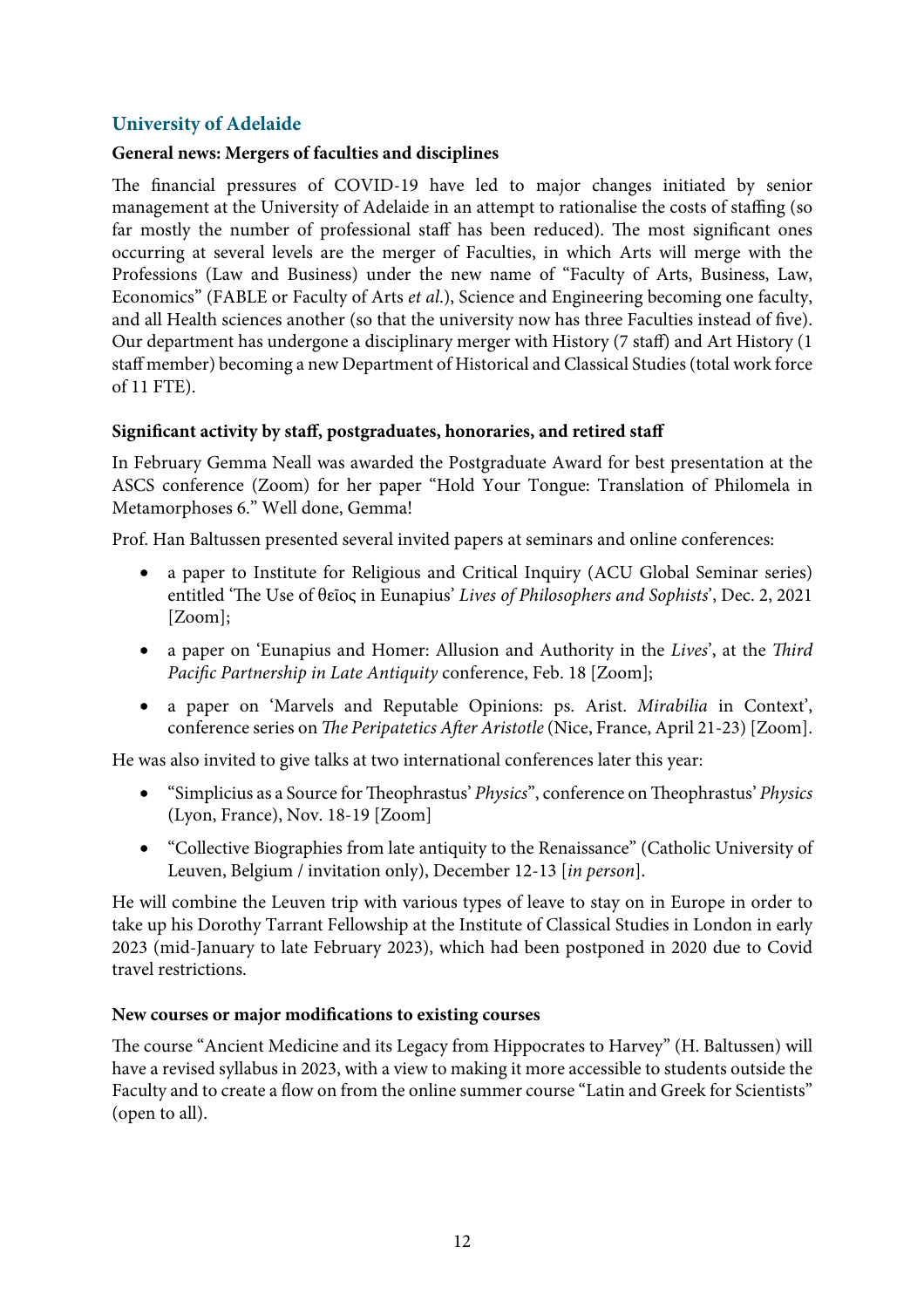# **Grants and funding**

We welcomed Dr David Rafferty who has started his DECRA Fellowship at our new Department on his project 'How Republics Die: Rome's Democratic Breakdown in the First Century BCE'. He will also be assisting in teaching our Roman Cultural History Course ("Life in the Golden Age of Rome", 2022) and Roman Republic course (2023).

Dr Rafferty has been awarded a Gilbert Fellowship (funded up to \$5000) from the University of Sydney (Sydney Social Sciences and Humanities Advanced Research Centre or SSSHARC), which will fund a three-week visit beginning in late July. During this visit, David will collaborate with Dr James Tan (Sydney) to prepare two articles and hold a workshop.

Dr Rafferty also will spend four months in Finland later this year, hosted by the University of Helsinki, under the auspices of the ERC-funded project "Law, Governance and Space: Questioning the Foundations of the Republican Tradition" which is headed by Prof. Kaius Tuori (see https://www2.helsinki.f/en/researchgroups/law-governance-and-space).

# **Museum news**

Dr. Margaret O'Hea has contributed a Greek archaeology module to the School's new Masters in Museum Studies. A new level B appointment for this Masters program has been established and an offer made, so we hope to report about the new staff member. Dr. O'Hea is on long service leave the second half of this semester.

## **Postgraduate completions and news**

We are pleased to congratulate three postgraduate students on their completions with some exceptional results:

- Tamas Preston, who completed an MPhil entitled *Veiled Speech in Seneca's Moral Letters* (with Distinction, Oct. 2021, principal supervisor Han Baltussen)
- Mary Harpas, who completed an MPhil thesis entitled *Classical Ideas of Physiology and Pathology: Understandings of the Living Body in the Hippocratic Corpus* (with High Distinction and Dean's Commendation, Jan. 2022, principal supervisor Han Baltussen)
- Benjamin Nagy (BA(Hons) MPhil in Classics), who has been awarded a University Masters by Research Medal for his thesis *Carmen et Standard Error: Computational Methods in Stylometry for Classical Latin Poetry* (Supervisors: Jacqueline Clarke from Classics and Lewis Mitchell from Mathematics). Ben had already received a Dean's Commendation last year for the thesis. Ben has now moved on to Krákow (Poland) to work on a PhD thesis on computer analysis of Latin poetry under the direction of Dr. Maciej Eder (Director of the Institute of Polish language at the Academy of Sciences and Associate Professor at the Pedagogical University of Krákow).

# **Other postgraduate news**

In February we welcomed two new postgraduate students in Classics: PhD candidate Mary Harpas (BA(Hons), MPhil) who started her thesis project on *Concepts of the Body and its Artistic Representation in Medical History* (principal supervisor: Prof. Han Baltussen) (Feb. 2022–Feb. 2025) and MPhil candidate Shona Edwards who commenced her project on Ovid's *Heroides* (supervisors Dr Jacqueline Clarke and Ass. Prof. Peter Davis).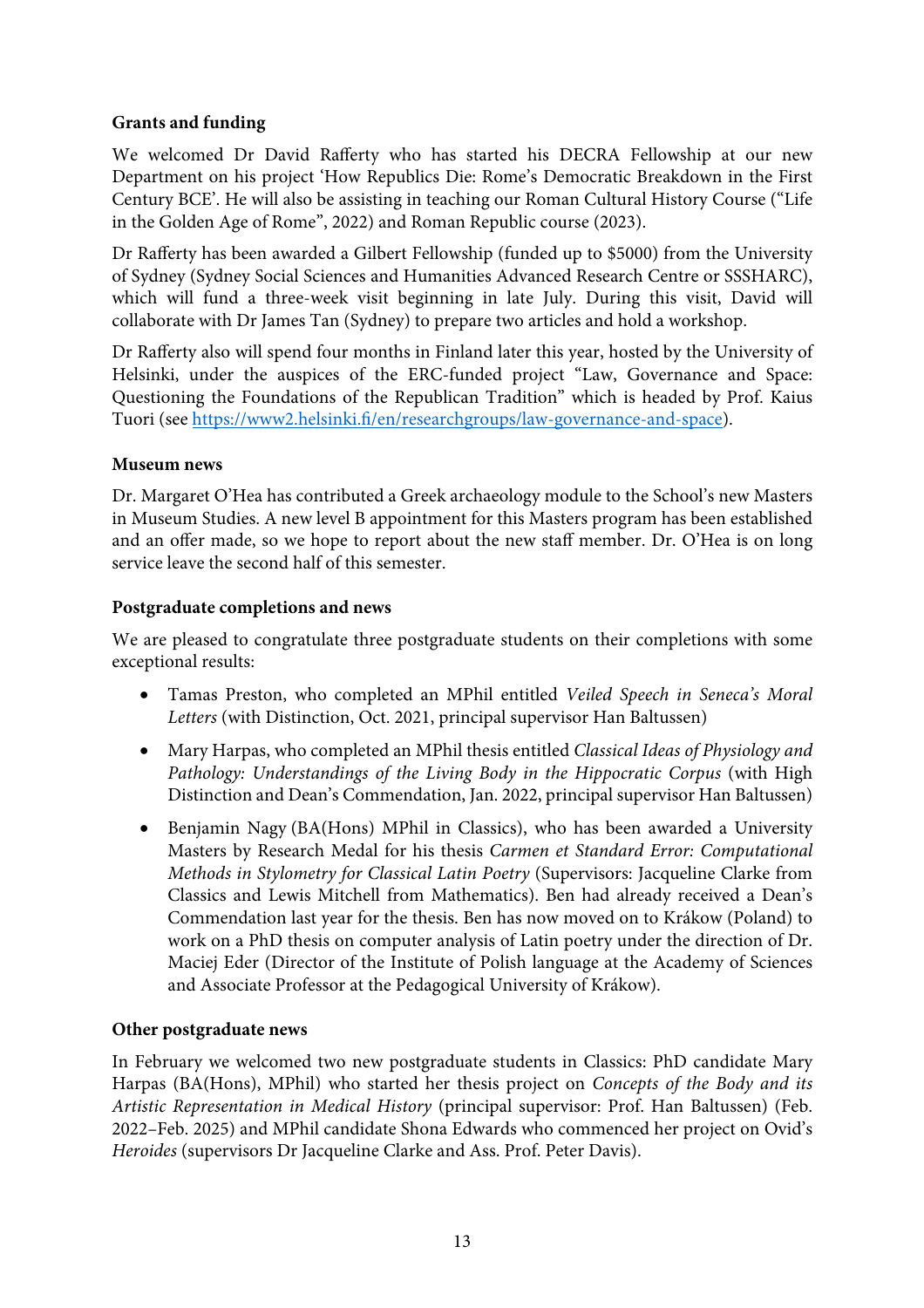Soon we will also welcome PhD candidate Nicholas George (BA, MA from UQ), who will start his postgraduate study with Prof. Han Baltussen and Dr David Rafferty. His thesis falls under Dr. Rafferty's DECRA project (July 2022–July 2025).

Prof. Baltussen is also co-supervising PhD candidate Mitchel Thompson (principal supervisor Dr Claire Walker, Senior Lecturer in History) on his thesis *Separation, Grief and Consolation in the Tower Works of Thomas More* (Feb. 2022–Feb. 2025).

# **Other items of interest to ASCS members**

On September 12, 2021 Prof. Han Baltussen celebrated his 10<sup>th</sup> year as Hughes Professor of Classics, one of the two foundation chairs of the University of Adelaide (1874).

Our alumnus Alex Antoniou (MPhil Adelaide 2018) recently passed his viva for his DPhil at the University of Oxford.

Our alumnus Dr Lewis Webb (MPhil Adelaide 2015, PhD Gothenborg 2018) is staying at Oxford on a Swedish postdoctoral Fellowship and was elected a fellow of Somerville College, Oxford (Oct. 2021).

Associate Professor Peter Davis led, together with Em. Prof. Graham Zanker, a reading group on the *Iliad* which was very well attended by staff and students (Honours, postgraduates). In May Peter will lead a reading group on Greek and Roman tragedy.

## **Covid-19 impact and initiatives**

The forthcoming volume *Pain Narratives in Greco-Roman Writings: Studies in the Representations of Physical and Mental Su*ff*ering* (edited by J.R. Clarke, D. King, and H. Baltussen) was delayed by 6 months due to COVID. The volume has now been submitted to Brill and is under review.

Han Baltussen

# **University of Auckland**

#### **Staff changes, appointments, retirements**

Dr. Dougal Blyth and Assoc. Prof. Marcus Wilson both retired at the end of 2021. Elke Nash re-joined the department as a Lecturer on a one-year contract, primarily supporting the teaching of ancient Greek language.

#### **Postgraduate completions**

#### *MA Completions*

Rebecca Lloyd-Hagemann: *Culture and Identity: What did it mean to be a Christian woman in the Roman empire in the Fourth Century A.D.?* Supervised by Lisa Bailey.

Raffaela Santini: *Early Christian Palestinian ampullae and their interpretation*. Supervised by Marcus Wilson.

# *PhD Completions*

Aaron Rhodes-Schroder: *Tarquinia and the A*f*erlife of Attic Painted Pottery: Re-Contextualising Attic Figure-Decorated Vases from Tarquinian Funerary Contexts*. Supervised by Anne Mackay and Jeremy Armstrong.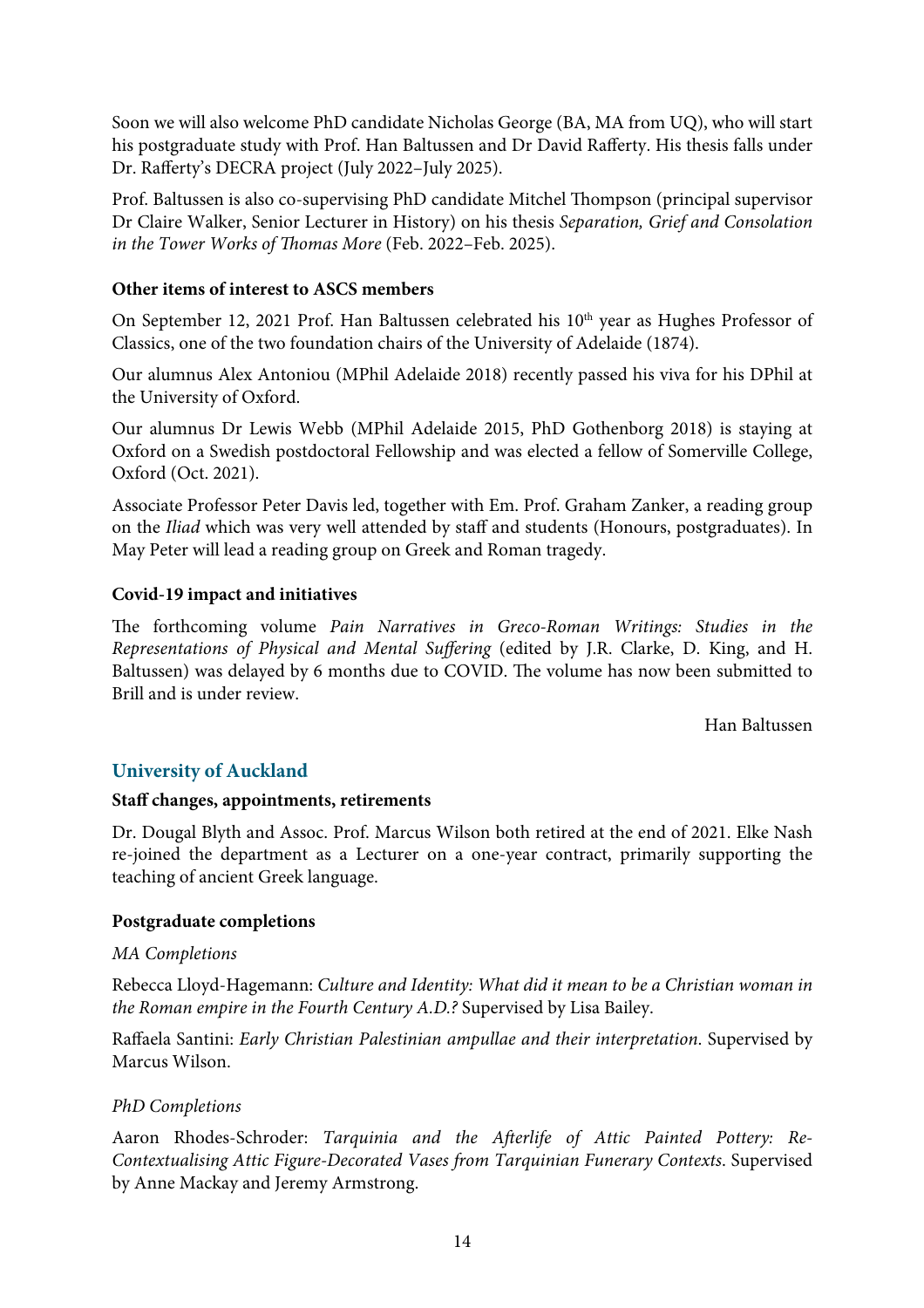Nova Wood: *Maximus and Priscillian: (Post-)Tetrachic imperial ideology and deviance*. Supervised by Lisa Bailey and Maxine Lewis.

## **New books**

Armstrong, J. and S. Cohen (eds.) *Production, Trade, and Connectivity in Pre-Roman Italy* (London: Routledge, 2022).

Jeremy Armstrong

# **University of Canterbury**

As with all universities, the Covid omicron outbreak has signifcantly limited our activities to date this year. We have been lucky in the South Island to have avoided further lockdowns. The Teece Museum has managed to remain open to visitors.

Gary Morrison is still HoD and is ably leading us in planning for ASCS 44, which we hope will be held face-to-face. The department also looks forward to hosting academics and collectors at a two-day conference of the Royal Numismatic Society of New Zealand in July.

As we mentioned last year, we are offering a new combined frst-year Greek and Latin course using Prof Elizabeth Minchin's textbook *Traditional Grammar: An Introductory Coursebook for Students of Ancient Greek and Latin*. We are convinced that in 2011 the book was well ahead of its time in teaching English grammar (and also Greek and Latin grammar) to University students. The course is going very well, to the point that we will be encouraging Elizabeth to publish the textbook. We are using a four-hour per week model, which allows for about half a dozen workshops focused on simple Greek and Latin "in the wild" (vase inscriptions and other inscribed objects, Latin mottoes, the long journey of the Phoenician alphabet and the like). These are popular with students.

We are pleased to report that course enrolments are recovering as a result of many developments. The addition of specialisations to the BA (Classics courses are listed in two of these) has helped, but in particular the reduction to just two 100-level courses in translation in Classics seems to have facilitated better retention at 200-level. We are now looking at developing courses for specialized bachelors' degrees (the Bachelor of Criminal Justice and the proposed Bachelor of Digital Screen), and we are working with colleagues in Art History and Aotahi | Māori and Indigenous Studies to create a taught Master of Museum, Cultural, and Heritage Studies.

The Teece Museum has passed the 50,000<sup>th</sup> visitor mark, celebrated with a spectacular Colosseum-shaped cake late last year, and continues to welcome visitors and students (9671 of them in 2021). Several interns are working with the collection and other related projects, such as using the LEH grant of \$14487 to complete the Canterbury College Heritage Collection survey for the University of Canterbury's 150<sup>th</sup> anniversary in 2023.

# **Conference papers**

2021: P. O'Sullivan, 'Aretê, Sophia and Pindar's Athletic Ideal', *Interdisciplinary Symposium on Aretê*, Exedra Mediterranean Center, Syracuse, Sicily, June 14-17 (via zoom).

Alison Griffith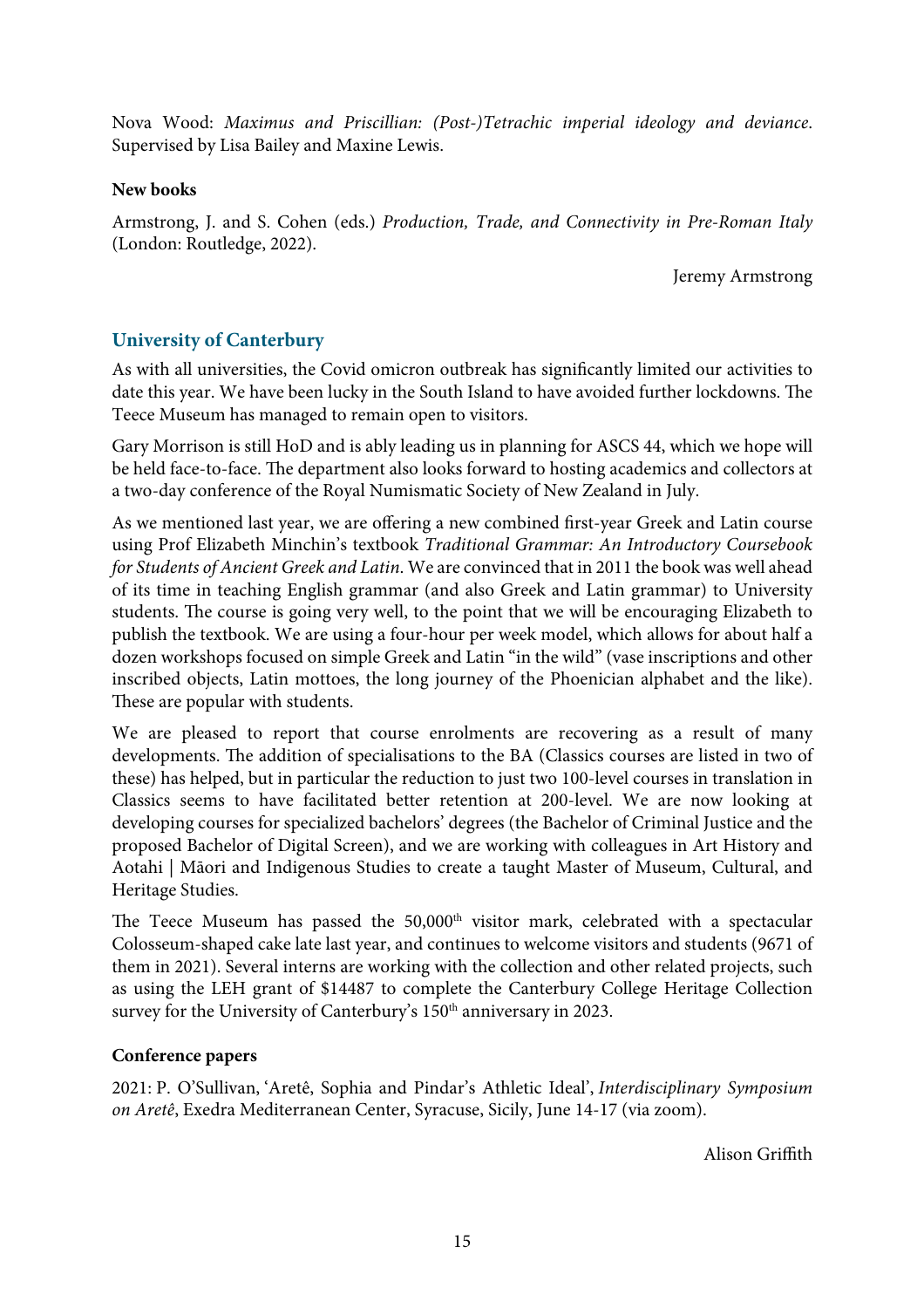# **University of Melbourne**

## **Staff changes, appointments, promotions, retirements, obituaries**

James Stratford became a continuing Teaching Associate in Ancient World Studies in 2022. Becky Clifon, Jacob Heywood, and Larissa Tittl also commenced as Teaching Associates on two-year contracts, and Gaetana Pellegrini also commenced as a 2-year teaching associate in ancient languages, while Felicity Smith took up a 6-month associate teaching position in ancient Egyptian.

Emily Hulme, our Seymour Reader in Ancient Greek Philosophy (based in Ormond College), left us for Sydney at the end of 2021; she will be very much missed, and we all wish her the very best for the future. A new appointment to the Readership has been made: Tom Hercules Davies will be joining us in 2022. Tom works on ancient philosophy, science, and literature. He grew up in New Zealand, where he received his BA (Hons) in Classics at Otago in 2013. He then moved to the Princeton for a PhD in Classics and Humanistic Studies (awarded in 2020). More recently he has been working as a lecturer at Yale-NUS College, and he is currently writing a book about philosophical traditions in ancient Afroeurasia.

## **Signifcant activity by staff, postgraduates, honoraries, and retired staff**

Ash Green won one of the two early career awards at the ASCS 2022 conference for her project on birds in Roman life and myth.

Lieve Donnellan was the co-organiser of T*e Connected Past* conference in Aarhus (DK) in September 2021; it took place in a hybrid format over two days and drew an audience from three different continents, and was preceded by an international two-day PhD workshop. Lieve also gave on-line lectures for the Epichoros lecture series at the Dept. of Ancient History, Münster University and at the Institute for Classical Archaeology, Vienna University. We are all SO looking to Lieve finally being able to join us in Melbourne in the middle of 2022. There shall be much rejoicing and libation-pouring.

Laura Pisanu was fnally able in 2022 to travel from Sardinia to Melbourne to take up her PhD research, after spending her first year working remotely; she also presented papers in 2021 at the 27<sup>th</sup> Annual Meeting of the European Archaeological Association and at the American Schools of Overseas Research Annual Meeting, and in 2022 at the AIA as well as two papers at the MAARC conference (more details below).

Among other activities of our PhD students, we note that Emily Simons won the Joy Ungerleider poster award at the ASOR Annual Meeting in November 2021 for her poster entitled 'Griffins in Late Bronze Age Mediterranean Iconography'. Emily Tour also presented a poster on her PhD topic of Cypro-Hieroglyphic Writing, and she organized a session on early writing and administrative systems at the MAARC conference.

Louise Hitchcock has continued her extensive activity at conferences over recent months, including at the Bronze Age Civilizations Conference at Beijing Normal University as well as at ASOR, at the EAA, and alongside PhD student Madaline Harris-Schober at the conference 'Gestures, Stance, and Movement. Communicating Bodies in the Aegean Bronze Age' at the University of Heidelberg in November 2021.

Jo Verducci also gave an online paper at ASOR, plus she received a European Commission Marie Curie Sklowdowska Seal of Excellence for her project proposal "Costume and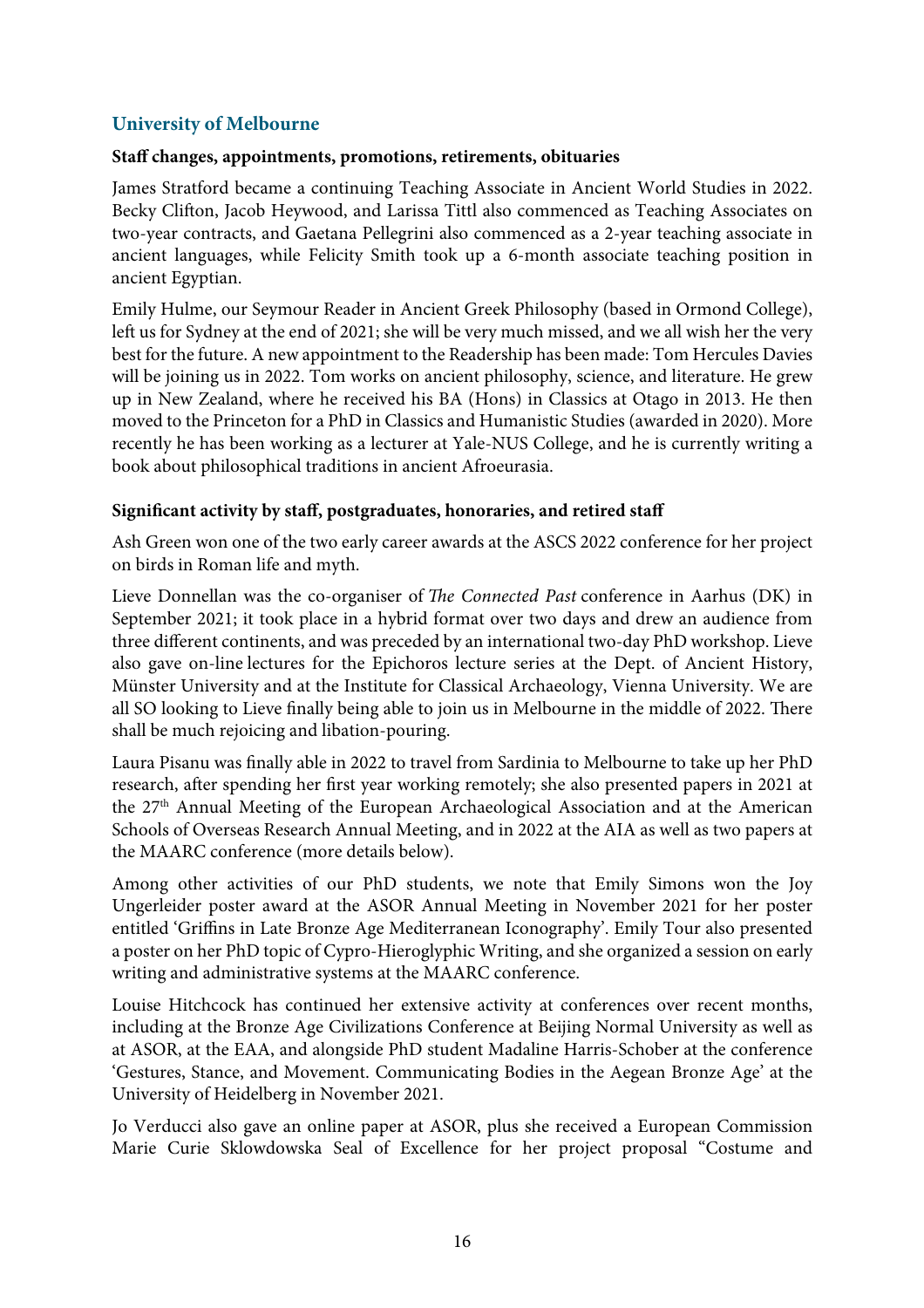'Globalisation' in the Late Bronze Age/Early Iron Age Mediterranean: Identifying the Cultural Origins of the Sherden."

Andrew Jamieson and Claudia Sagona presented online at two conferences overseas in this period: *Worlds in Transition: Migration, Innovation and Environmental Change in the Caucasus from the Neolithic to the Iron Age* (Lyon); and *The end of the Kura-Araxes phenomenon and the EB/MB transition in the South Caucasus: the chrono-cultural aspect*, International Association for Archaeological Research in Western and Central Asia (Lyon and Yerevan). Andrew also delivered a webinar, *Preserving Cultural Heritage* T*roughout Time and Generations*, at the United Arab Emirate (UAE) Consulate, Melbourne, and the Hamdan Bin Mohammad Heritage Centre, Dubai, in November 2021.

Gijs Tol co-presented two posters at the conference 'Vine-growing and Winemaking in the Roman World' (Rome, 27-29 October 2021). One with the title 'Charting evidence for Romanperiod wine production in the Pontine Region'; the other entitled 'A New Form of Cylindrical Tank for Wine Production at Podere Marzuolo (IT).'

Tim Parkin gave an on-line paper at a conference held in Cyprus in November 2021 on the history of breastfeeding.

## **New courses or major modifcations to existing courses**

Louise Hitchcock began teaching into the Faculty of Arts' new mega-subject, Discovery, for all BA students in their frst year. Approximately 1900 students are enrolled in the subject with 60 students enrolled in each seminar. Each academic lead creates a special seminar theme for students to develop projects around. Louise's selected theme is Transnational and Globalised Identities, while some of the other themes include Kindness, Utopia, and Object-Based Learning.

# **Conferences (recent and forthcoming)**

Between 31 January and 2 February the University of Melbourne and the University of Auckland co-hosted the 2nd annual MAARC (Mediterranean Archaeology Australasian Research Community: https://mediterraneanarcha.wixsite.com/maarc) meeting. The meeting featured ca. 90 papers over 11 themed and one general session on topics as diverse as 'Disability in History and Archaeology', 'Museums and Mediterranean Collections in Australasia', and 'The Archaeology of the southern Levant and the Bible'. A total of 350 delegates, including a strong contingent from the northern hemisphere, attended over the three days.

In March another very successful teachers' conference run by the Classical Association of Victoria was held, this year at Melbourne Boys Grammar.

Also in March, Edward Jeremiah, Klaus Jahn, Margaret Cameron, and Tim Parkin took part over the course of a Saturday in an ancient Greek philosophical performance in the city. Ed was Socrates, Klaus took the part of Plato, Margaret played Aristotle, and Tim was a wealthy (and not very bright) ancient Athenian with a curiosity about what philosophers could possibly do for him. All four of these ancient people were magically transported two-and-a-half millennia into the future to be in Melbourne for the day. Their discussion ranged widely (and sometimes wildly) over many topics, including the meaning of life, love, death, dictators and democrats, and the good life, and was followed by a lively question and answer session over a Greek meal. The final conclusion agreed to by the over 100 people present by the end of the day was that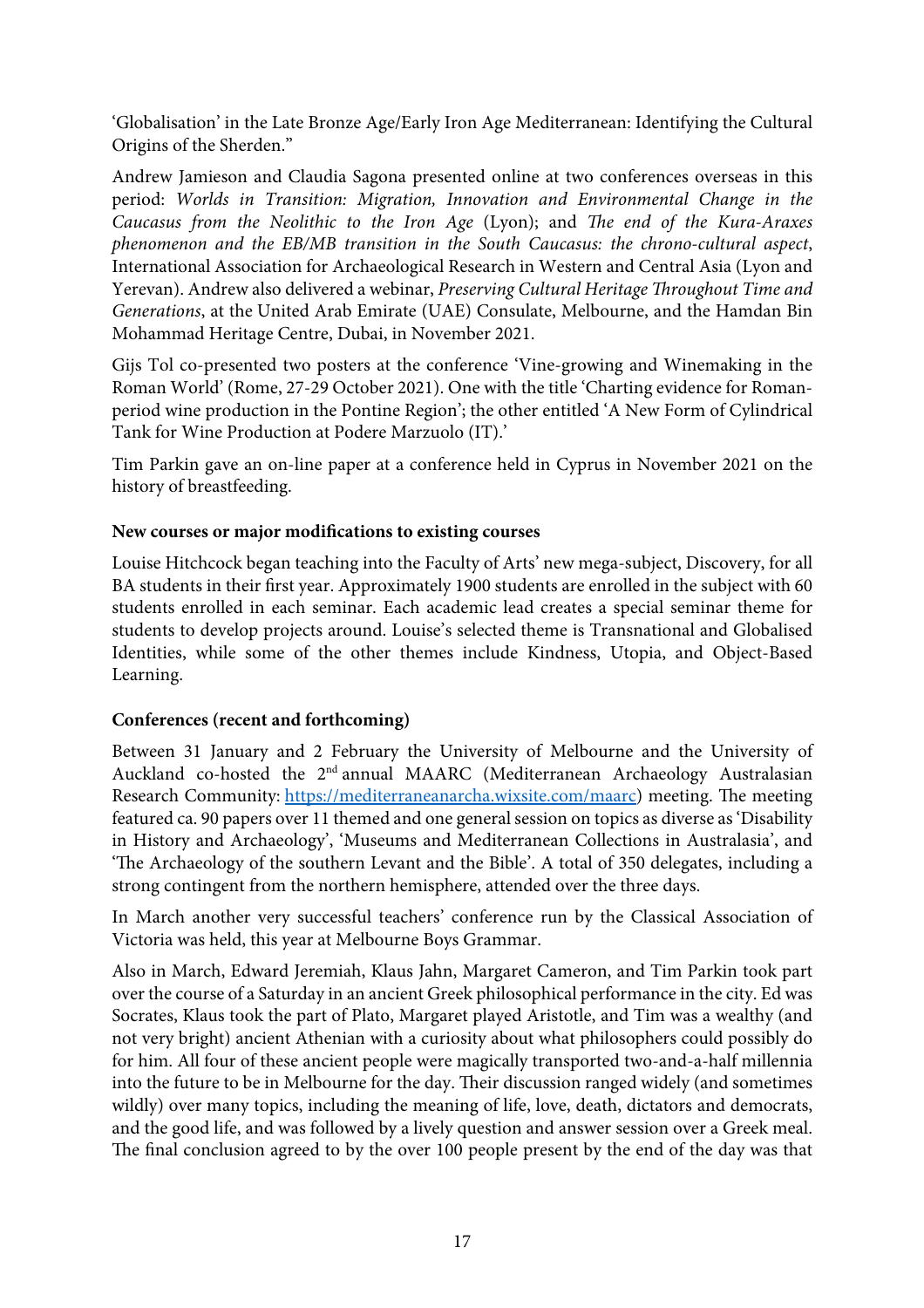ancient philosophy is still very relevant and necessary in the twenty-frst century – the questions Greek philosophy raises still matter and we are still looking for the right answers.

# **Covid-19 impact and initiatives**

In 2022 the Ancient World Seminar series of the School of Historical and Philosophical Studies was able to recommence direct presentations by local speakers, as well as present online papers from speakers outside of Melbourne. We set out from the start to capitalize on the techniques learned from lockdown and have broadcast our direct lectures in a hybrid format using zoom; despite some inevitable technical problems at the start, we have retained much of our online audience. The online presentations continue to be well attended as well; so far this semester we have had engaging papers from Joseph Lehner of the University of Sydney on the archaeology of the Bronze-age wreck at Cape Gelidonya, and from Gustavo Vivas García of the Universidad de la Laguna (Canary Islands, Spain) on Ronald Syme. A further paper from a Melbourne graduate now in Cambridge, Dan Zhao, is scheduled for May. Our continued thanks to Andrew Turner for organising the series.

Louise Hitchcock contributed a piece to *Neos Kosmos*: "Gripped by the Hand of Nergal: What Covid 19 Can Tell us About Cyprus, Copper, and Collapse in the Late Bronze Age (1500-1200 BCE)":

https://neoskosmos.com/en/2021/10/04/features/gripped-by-the-hand-of-nergal-what-covid-19-can-tell-us-about-cyprus-copper-and-collapse-in-the-late-bronze-age-1500-1200-bce/

Tim Parkin

# **University of Newcastle**

# **Staffing Changes**

2021 has been a difficult one for the university with the departure of two senior lecturers, adding to cuts suffered in 2017. However, on a positive note Dr. Ryan Strickler has been appointed as Lecturer in Ancient History, arriving in February after serving as Lecturer in Classics at the ANU. Ryan joins Prof. Marguerite Johnson as the only two staff members of the Ancient History discipline; however, we are confdent that this will mark the beginning of a reinvestment in the discipline.

Ryan is teaching a frst-year survey on the Roman Republic and a third-year unit on Roman Social History, while Marguerite is teaching her much beloved unit on Magic and Witchcraf. New and exciting courses are in development which will be announced in future newsletters.

# **Signifcant Activity**

Ryan Strickler attended, via Zoom, a book launch of his collected volume, co-edited with Dr. Danijel Dzino (Macquarie), *Dissidence and Persecution in Byzantium* (Brill 2022) at the Croatian Society For Byzantine Studies Conference in Zagreb on 11 April 2022. He also attended, in person, the New Trajectories in Late Antiquity Workshop at ACU Melbourne on 20-22 April, where he presented, along with Dr Estelle Strazdins (UQ) and Prof. Bronwen Neil (Macquarie), a proposed Discovery Project application for 2023 on Media and Power in the Roman Empire from the Flavians to the Theodosians.

PhD Candidate Connie Skibinski has been very active in the early months of 2022. On 9 April she presented "Greek Heroism in the Ancient Greek Epics" at the Greek Festival of Sydney on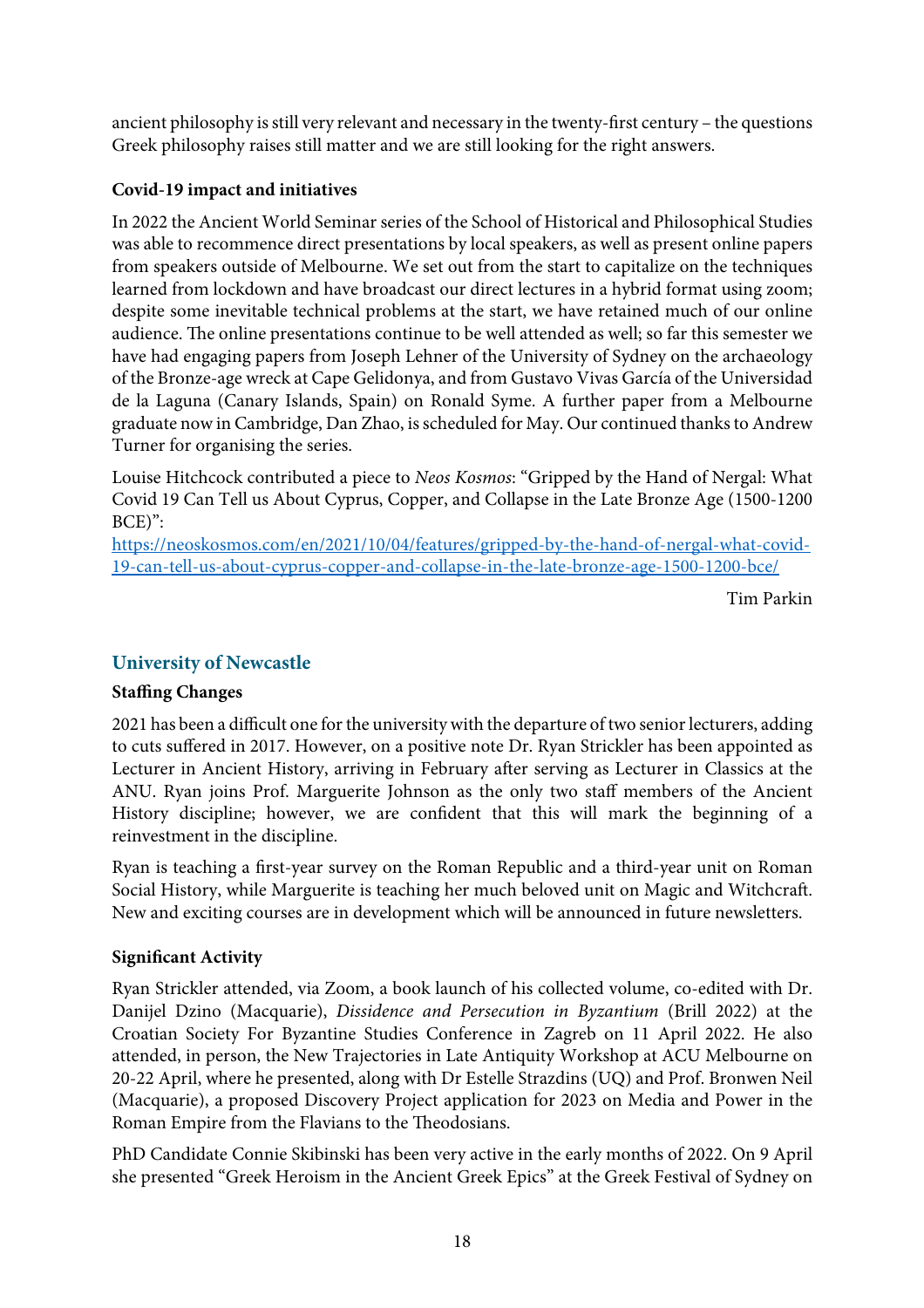9 April 2022, and on 12 April she presented "From Enemies to Fallen Soldiers to City-Founders: the Complex Portrayal of the Amazons in Greco-Roman Material Culture" for the AAIA in Sydney.

On 18-19 March, Em. Prof. Harrold Tarrant was presented with a conference in his honour in Toronto, Canada titled "Receiving Plato, Then and Now" as part of the Annual Toronto Workshop in Ancient Philosophy. On 10-12 June 2021, Em. Prof. Tarrant also participated virtually in the International Society for Neoplatonic Studies in Athens, where he gave the paper "Odysseus' Stormy Seas: From Ps-Plato to Numenius and Beyond".

# **Postgraduate Completions**

Jessica Alexander-Lillicrap's PhD thesis "Two escape tragedies in translation and performance: Euripides' Iphigenia among the Taurians and Helen", supervised by Conjoint Prof. (Drama) Michael Ewans and Prof. Marguerite Johnson was accepted with minor revisions.

## **Conferences at UoN**

A workshop on Media and Power in the Roman Empire is being planned for September in support of the forthcoming 2023 Discovery Project application mentioned above. Details will be forthcoming but if you are interested in participating, feel free to contact Ryan Strickler at ryan.strickler@newcastle.edu.au

#### **New Books**

D. Dzino and R. Strickler (eds.). *Crisis and Dissidence in The Byzantine World* (Brill 2022).

#### **Other Items of Interest**

The University of Newcastle has formed a new student society for Ancient History called Historia, organised by inaugural president Connie Skibinski. The society has been a great success so far and has hosted several events on and off campus.

Conjoint Prof. Michael Ewans, assisted by Prof. Marguerite Johnson will present an adaptation of Aristophanes' *Lysistrata*, running from 25-28 May at the Stray Dog Theatre in Newcastle.

Marguerite Johnson and Connie Skibinski were invited to write about their experiences in virtual teaching and innovation in classics for the Ancient History Blog *Arke* which can be found here: https://webarke.com/2022/04/04/new-directions-in-classics-teaching-at-theuniversity-of-newcastle-nsw-australia/

Ryan Strickler

# **University of New England**

#### **Staff changes, appointments, promotions**

Appointment: Dr Alina Kozlovski, Lecturer in Digital Innovation (Ancient History and Archaeology)

Promotion: Dr Tristan Taylor, promoted to Senior Lecturer

Changes: Dr Bronwyn Hopwood has been reappointed Collections Manager of the UNE Museum of Antiquities (UNEMA) for 2022.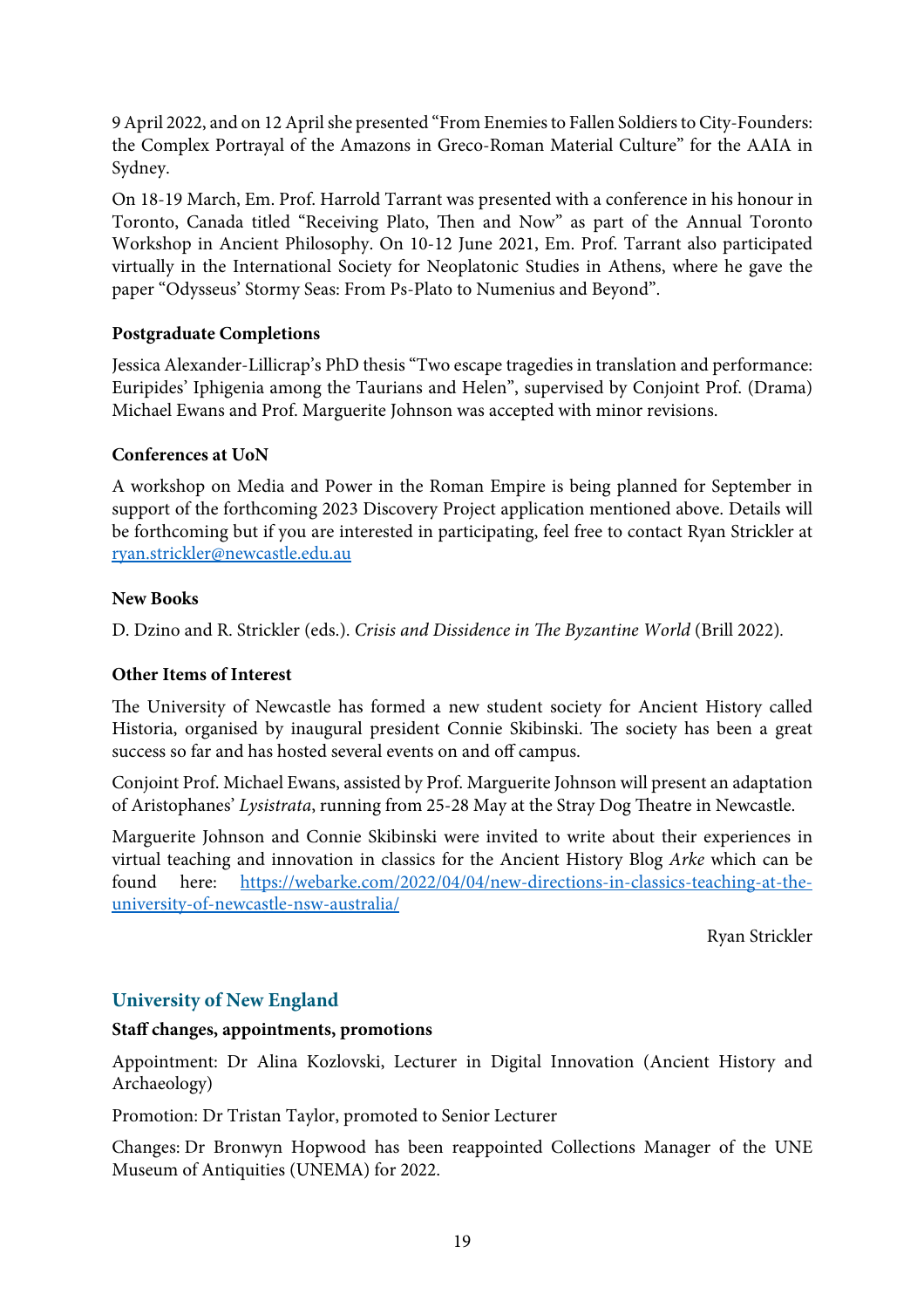## **Signifcant activity by staff**

Dr Bronwyn Hopwood gave her paper 'A Series of Unfortunate Events: Polybius and Roman Women of Property Revisited,' at the Women, Wealth and Power in the Roman Republic Conference, hosted online by the University of Glasgow.

Dr Alina Kozlovski was an invited panellist at the 'Unpacking the real' launch event for the research companion podcast to the 'Real is not real enough' project. Project info: https://www.goethe.de/ins/au/en/kul/lok/gap.html Event info: https://slc-events.sydney.edu.au/calendar/unpacking-the-real-researchcompanion-podcast/

## **Museum news**

In 2021 UNEMA was scheduled for refurbishment, to be completed by the end of the year, and its collections packed down in preparation. In October 2021 the University of New England and city of Armidale were hit by a Tornado (extreme weather event supercell 83-2122). The damage to the University's arts, education, union facilities, and childcare precinct was severe. Tankfully, the building housing UNEMA was largely unscathed. Unfortunately, UNE has had to reassign the resources that were budgeted for UNEMA's refurbishment to rebuilding those buildings damaged or destroyed by the tornado. Because the refurbishment of UNEMA must be completed before the museum can reopen, help is now needed. UNEMA needs to raise \$150,000 to successfully complete the refurbishment. Its curator, Dr Bronwyn Hopwood, is committed to seeing UNEMA serve its communities well. To this end she is looking for 149 people to join her in donating \$1,000 or more to help make UNEMA's refurbishment a reality. Of course, any donation of \$2 or more is fully tax-deductible and will be very gratefully received. You can fnd out more and donate online to the UNEMA Refurbishment Appeal at: https://www.une.edu.au/alumni/give-to-une/une-museum-of-antiquities-refurbishment

#### **New books**

Dillon, M.P.J. & Matthew, C. (eds) *Religion and Warfare in the Classical World. The Roman Empire* (Barnsley: Pen & Sword, Barnsley: 2022)

This completes the Religion and Warfare in the Classical World trilogy, published with the international military history press Pen & Sword, with the other two volumes being *Archaic and Classical Greece* (2020) and *The Roman Republic* (2020), with chapters by Australian, British, Canadian, French, German, USA, and New Zealand scholars.

Stanton, Greg, *Unity and Disunity in Greek and Christian* T*ought under the Roman Peace* [Studien und Texte zu Antike und Christentum, 125] (Tübingen: Mohr Siebeck, 2021)

Sarah Lawrence

# **University of Otago**

#### **New courses or major modifcations to existing courses**

We introduced a new cross-disciplinary paper ANAT131: The Origins of Anatomical Language with the Anatomy department during Summer School, involving Gwynaeth McIntyre **(**coordinator) Sean McConnell, Daniel Osland and B. Hurren (ANAT). We also converted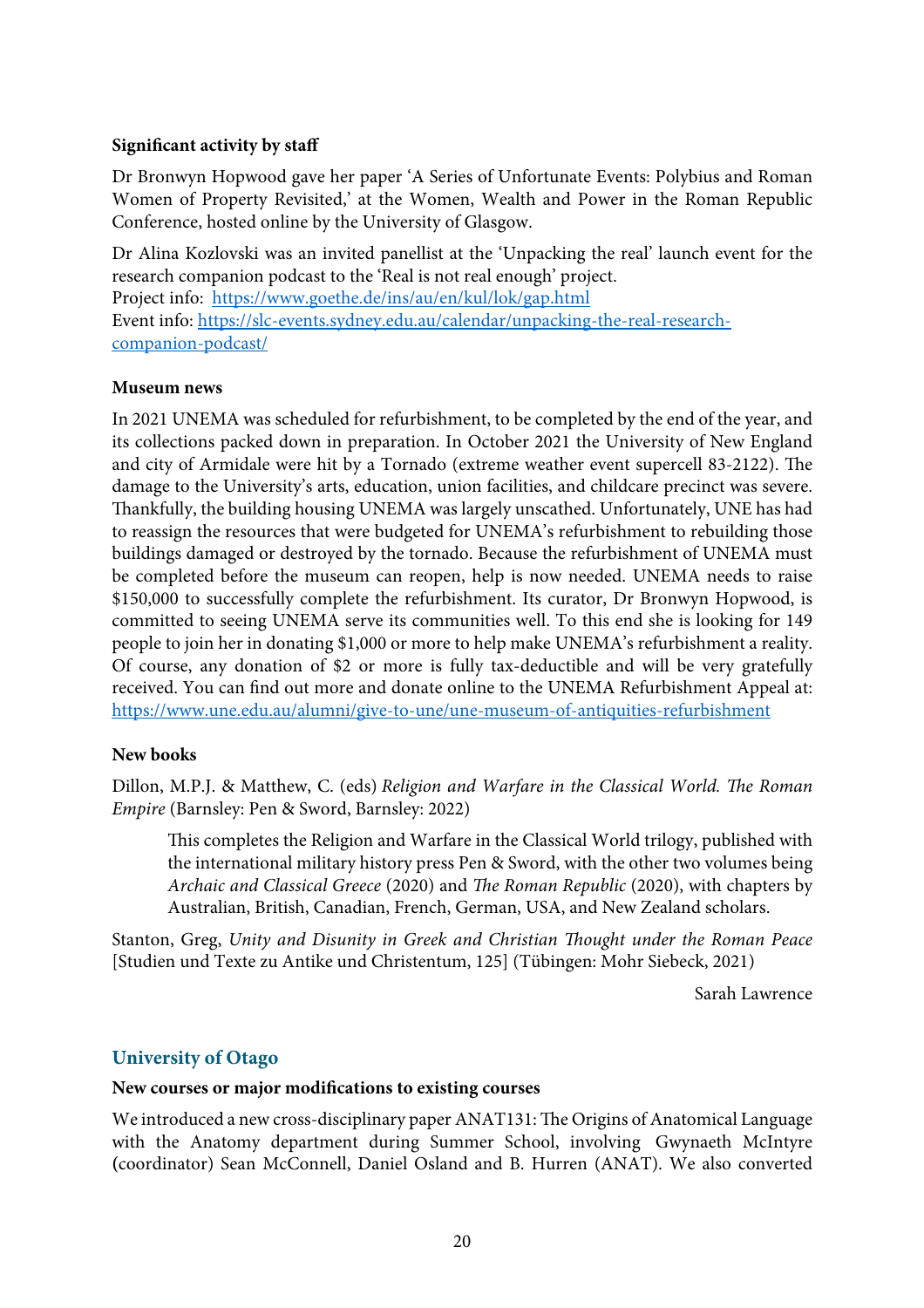CLAS330: Elections in Roman and Modern Times, a paper coordinated by G. McIntyre with Christopher Rudd (Senior Lecturer, Politics) to a new permanent paper: CLAS 346 Power and Politics in Roman and Modern Times.

# **Postgraduate completions**

MAs

Tyler Broome, 'Ventriloquism in Ciceronian Oratory' (supervisor: Jon Hall)

Ben Clarkson, **'**Magic, Marriage and the Maiden. Love Magic and the Individual in the 5th and 4th Centuries B.C.E.' (supervisor: Arlene L. Allan)

Jen Copedo, 'There's something in the water: personified dangers of the Mediterranean and North Atlantic' (supervisor: Arlene L. Allan)

Supun Ekanayake, 'Ruling "the other": Roman provincial administration and its hegemony during the Late Republic as refected in selected works of Cicero' (supervisor: Jon Hall)

Matthew Watts, 'India and South East trade with the Greek West: An examination of crosscultural trade relations in the  $4<sup>th</sup>$  century BCE' (supervisor: Pat Wheatley).

# **Conferences**

Our postgrads hosted AMPHORAE in 2021 30 June – 2 July, 2021. Tyler Broome was chief organiser with some help from others.

These are the Otago postgrads who presented papers:

Ben Clarkson: 'She's out of your league…: Erotic Magic in Classical Antiquity'

Tyler Broome: 'Cicero, *prosopopoeia* and the truth-value of theatre'

Heather Hutchings: 'Social recognition in Vergil's *Georgics*'

Alessandro Pezzuto: 'Augustus & Pericles: Lawmakers & Lawbreakers'

Lydie Leurquin: 'Minoan and Mycenaean *thalassocracies*: the Interconnectedness of the Late Bronze Age Aegean'

Matthew Watts: 'The Indian Spice Trade in the  $4<sup>th</sup>$  Century BC'

# **Covid-19 impact and initiatives**

The ongoing Covid pandemic meant that several of our usual events had to be cancelled; these included our Classics Meet & Greet, our Honours Tea, and the Otago Classical Association monthly talks. As with most institutions, the majority of our teaching was online.

Arlene Allan

# **University of Queensland**

# **Signifcant activity by staff, postgraduates, honoraries, and retired staff**

Dr Estelle Strazdins gave the paper 'Imperial Greek Literary Monuments: Time Machines in Multi-Temporal Landscapes' at the *Greek Literary Topographies in the Roman Imperial World*  Conference, hosted by Penn State University, April 16-18, 2021.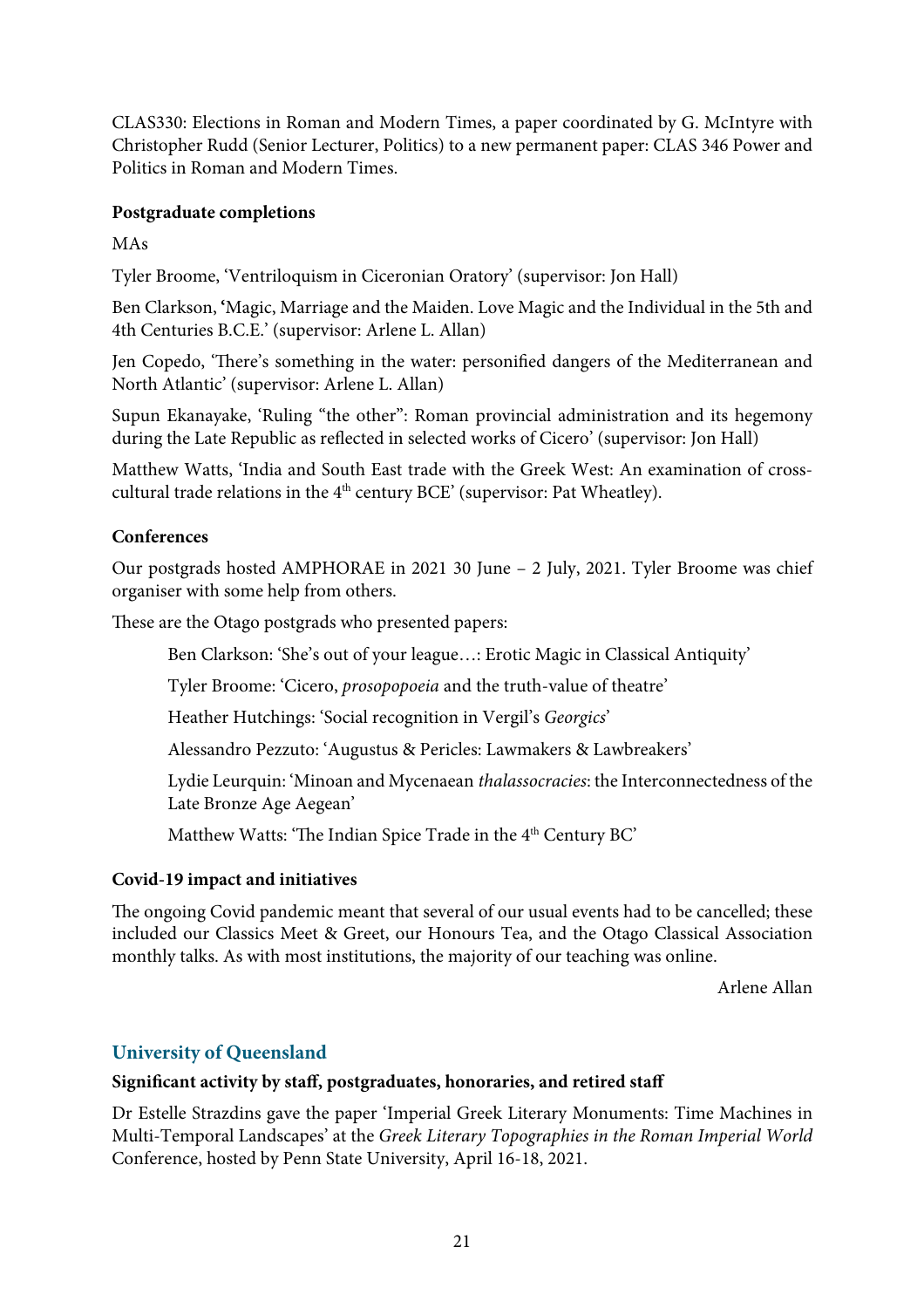Dr Estelle Strazdins also presented her paper 'Imagining Ethiopians in the Age of Revolution: Arrowheads from the Marathon *Soros* and the Statue of Rhamnoussian Nemesis' at the *Travel and Archaeology in Ottoman Greece in the Age of Revolution c.1800–1833*, hosted by the British School at Athens, September 16-17, 2021.

Dr Paul Eliadis AM, President of the Friends of Antiquity alumni group, was awarded an honorary Doctor of Letters honoris causa 21 at the December graduations at the University of Queensland.

Dr Duncan Keenan-Jones: Invited Panel Member, 'Themes and methodologies in new studies of Roman aqueducts' Public Seminar, British School at Rome, February 24, 2022.

Associate Professor David Pritchard has been awarded a research fellowship at L'Institut d'études avancées de Nantes (France) for 2022-23 where he will be convening with Prof. Ian Worthington (Macquarie) the international conference 'Postwar Athens: Democracy and War in the Fourth Century', which will be taking place in June 2023.

Dr Kit Morrell gave the paper 'Governors as reformers in the late Roman republic', presented via zoom at The World of the Roman Governor 2, hosted by King's College London.

# **New courses or major modifcations to existing courses**

Dr Estelle Strazdins redeveloped GREK3002. It was a course on a book of the *Iliad* or *Odyssey*, making it a survey of Greek poetry from Archaic Greek lyric to the 5<sup>th</sup> c. CE epic poetry of Nonnus. It includes sections on inscribed poetry and on stress (vs metric) poetry. The aim is to introduce students to the range of Greek poetry in the ancient world, familiarise them with different genres, metres, dialects, and historical contexts.

Dr Estelle Strazdins has made extensive changes to ANCH2130 Alexander the Great and the Hellenistic World to incorporate more cultural material, including far more material on women, on literature and art, and on the ethnic and cultural plurality of the Hellenistic world.

Dr Duncan Keenan-Jones has instituted a Latin penpal program in the third semester of Latin. UQ students are exchanging Latin emails with students from the US, UK, Germany and China, with hopes to include Serbia next year. In each email, they must attempt two grammatical constructions learned that week.

#### **Visitors**

Ass. Prof. Kathryn Welch gave the Adrian-Heyworth Smith Memorial Lecture 'Livy and the Gauls: Coded Fiction and the City of Rome' hosted by the Friends of Antiquity on Feb 6<sup>th</sup>, 2022.

#### **Museum news**

The R.D. Milns Antiquities Museum has reopened for 2022 but is still operating under quite severe funding cuts. Mr James Donaldson, Museum Manager, has reduced to a .5 position in order to undertake his PhD, and his position has been partly flled by Ms Brianna Sands, who joins the museum as Assistant Curator for two days a week.

The following minor exhibition, opening in May, will be hosted at the R.D. Milns Antiquities Museum 'Beyond Gallipoli: The Ancient Greek Heritage of Asia Minor' curated by Dr Amelia Brown and Mr Oskar Fletcher supported by the Australian Archaeological Institute at Athens and the Greek Community of Brisbane to commemorate the centenary of the Treaty of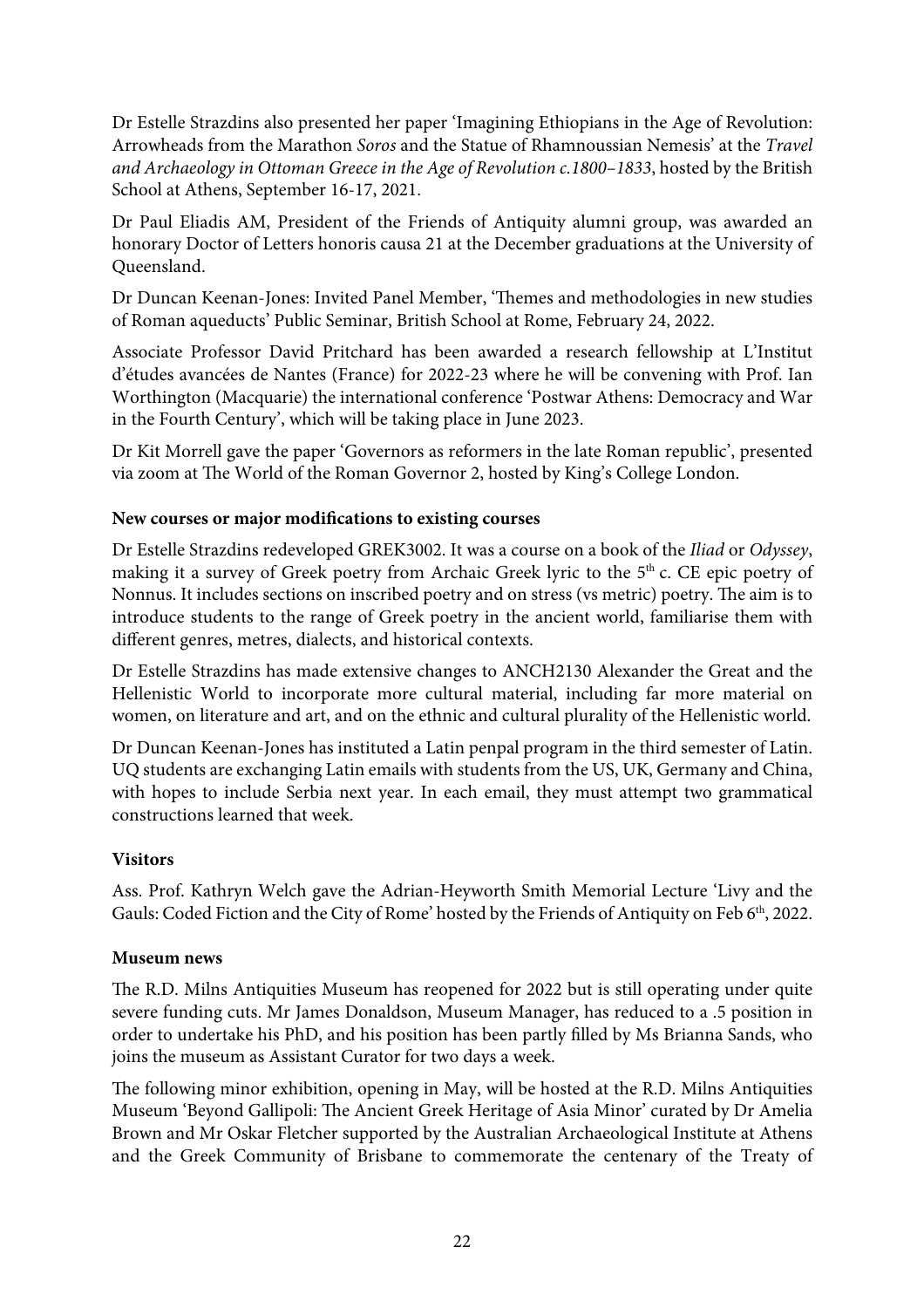Lausanne, the 'Great Catastrophe' and the expulsion of Christians from modern Turkey in 1922-1923.

Dr Janette McWilliam was successful in obtaining a QUEX Institute collaborative grant (\$57,000.00) to fund the project *Wondrous Machines*. The QUEX Institute supports projects in key research areas between the University of Queensland and the University of Exeter. The project brings together a novel, multi-disciplinary team of scholars from UQ and Exeter to explore the social and cultural history of digital development and transformation. The project team comprises scholars working in the felds of Robotics and Mechatronics, Information Technology and Machine Learning, Classical Languages and Ancient History, Classical and Experimental Archaeology, Ancient Theatre, Museum Studies, and Modern and Ancient Philosophy. Through a research symposium and major exhibition with public programs at the R.D. Milns Antiquities Museum (UQ) during 2022-2023, the project *Wondrous Machines* will explore the relationship between ancient *automata* (self-automated machines), modern robotics and digital programming. The exhibition 'Wondrous Machines' is due to open at the R.D. Milns Antiquities Museum in September 2022.

# **Major research grant successes**

Dr Duncan-Keenan Jones:

1. Queensland Government, Dept. of Environment and Science. 2022. The Carbon and Cultural landscapes of Mithaka Country. The Potential of Carbon Storage through Reintroduction of Indigenous Management. Phase 1. \$AU 10,000. Lead Investigator.

2. Loeb Classical Library Foundation Fellowship (USA). 2022-2023. New archaeological methods for reconstructing ancient Roman climate and water supply. \$US 26,649.

# **Postgraduate completions**

Sarah Prince (MPhil) 'The Presentation of Scipio Africanus: Hellenization and Roman Elite Display in the 3rd and 2nd Centuries BCE'

Principal Advisor: Ass. Prof. Tom Stevenson

Dilrabo Tosheva (PhD) 'Making the Islamic Façade: Transformation in the Funerary Structures of Central Asia in the Tenth and Eleventh Centuries' Dr Amelia Brown (Part Supervisor)

Jessica Zelli (MPhil), 'Voluntary Deaths in Greek and Latin Literature from the Second to Fourth Centuries AD'

Principal Advisor: Dr. Estelle Strazdins.

Duncan Grey MPhil 'History, Fiction and the Third Century Crisis: A Study of the Historia Augusta'

Principal Advisor: Dr Amelia Brown

# **Conferences**

Dr Estelle Strazdins co-organised a virtual international conference with Daniel Hanigan (PhD student at Cambridge, former MA student at Sydney): *Terraqueous Topographies in Postclassical Greek Literature*, April 1-3, 2022.

The 27<sup>th</sup> Annual Ancient History Day was held at the University of Queensland on March 19<sup>th</sup>, 2022 hosted by the Friends of Antiquity in conjunction with the School of Historical and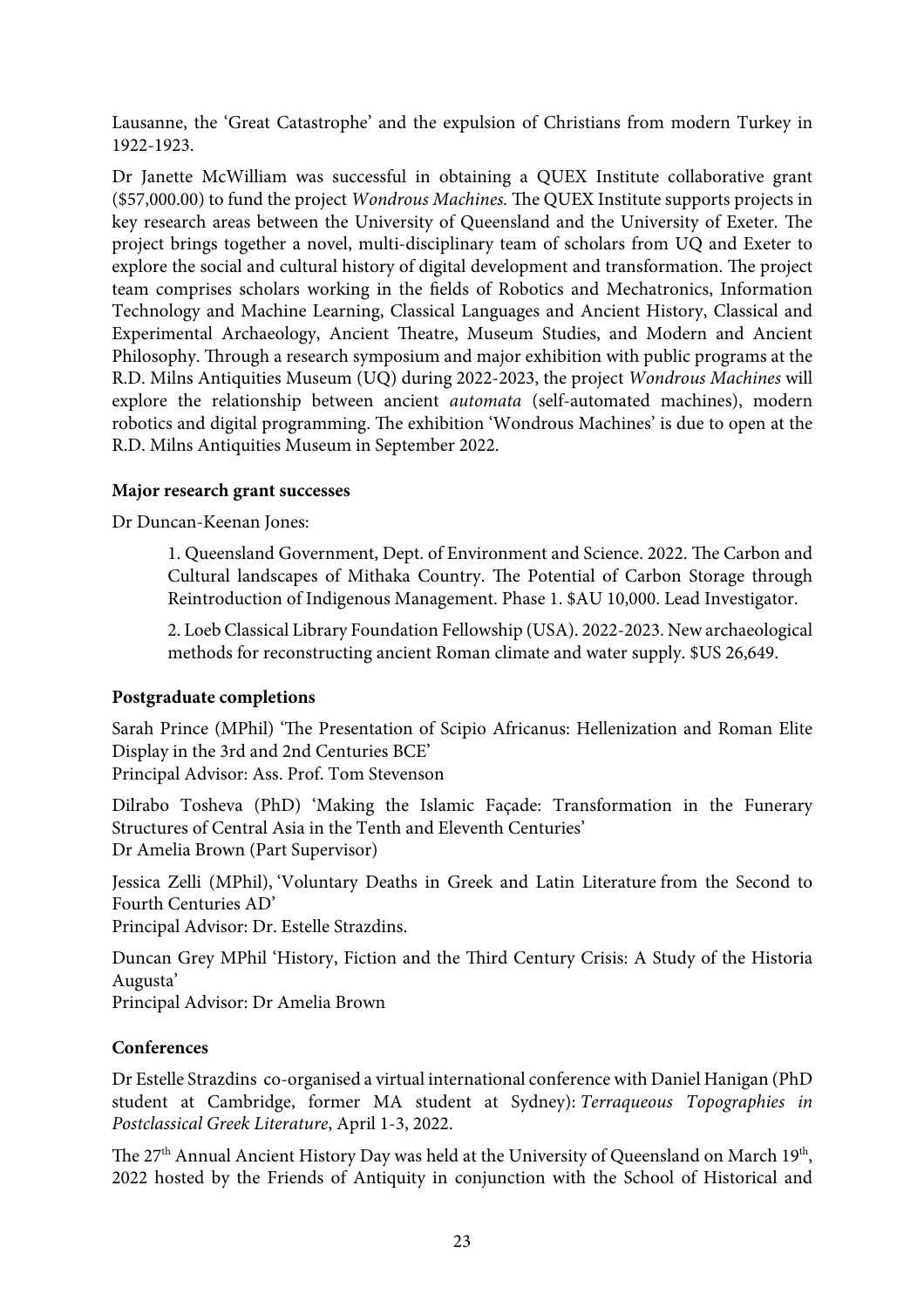Philosophical Inquiry. Papers exploring the theme of Power, Status and Authority were given by Dr Janette McWilliam ('Patronage, Power and Social Status in Ancient Rome'), Dr Annabel Florence ('Trust me, I know what I am talking about: The Decision-making Process at Classical Athens'), Ass. Prof. David Pritchard ('The Social Structure of Democratic Athens'), Dr Kit Morrell ('Pompeius Magnus: Power, Politics, Policy'), Dr Duncan Keenan-Jones ('The Struggle for Power and Resources and the Bay of Naples in the Late Roman Republic'), Ass. Prof. Dorothy Watts AM ('Gold, Graves and Grandstanding: Displays of Status among the Ancient Celts').

Janette McWilliam

# **University of Sydney**

## **Staff changes and appointments**

We welcome Dr. James Collins as a full-time staff member of CAH. James was originally appointed senior lecturer at .5 FTE in 2020. Congratulations James!

We are excited to announce the Kevin Lee Teaching Fellowship. The Kevin Lee Teaching Fellowship is a part-time (0.4FTE), two-year position funded by the Kudos Foundation, and is designed to support the teaching and learning of Latin and Ancient Greek at the University of Sydney.

# **Signifcant activity by staff, postgraduates, honoraries, and retired staff**

Bob and Elly Cowan were the well-deserving recipients of the 2021 Raeburn Award for Advancement of the Classics (CLTA). This was in recognition for their work and generosity in reaching out to and supporting the study of Classics at primary and secondary levels. The award for the trophy reads: 'for exceptional initiative and persistence in establishing and supporting Classical Languages programs in schools, and for being an ardent advocate of the teaching profession in tertiary education circles'.

Frances Muecke was elected a *socio corrispondente* of the Italian Accademia dell' Arcadia (founded 1690) with the name Galatea Beleminia. She is among the frst Australian 'foreign fellows' to be elected (along with Yasmin Haskell and Nerida Newbiginn). https://www.accademiadellarcadia.it/notizie/elezione-dei-nuovi-soci/

Tamara Neal has been made a Fellow of the Higher Education Academy UK. Tamara was also awarded a FASS Teaching Excellence Award 2021.

Paul Roche was on study leave in Sem. 1 2022. He delivered the keynote lecture at the ASCS 43 conference held by the University of Hobart on 8 February 2022 'The war ajar: false closure and civil war in Tacitus' *Histories*'.

James Tan was a speaker at Climate and the Roman Conquest of Italy held at the University of Toronto (https://classics.utoronto.ca/climate-and-the-roman-conquest-of-italy/). He returned to Canada for a workshop in May of this year.

In May 2021, Peter Wilson was elected to a Fellowship at Trinity College, Cambridge (Title F). This will see him spend the Michaelmas Term in Cambridge each year, primarily conducting research but also doing some teaching and strengthening the already deep connections between Classics at Cambridge and Sydney.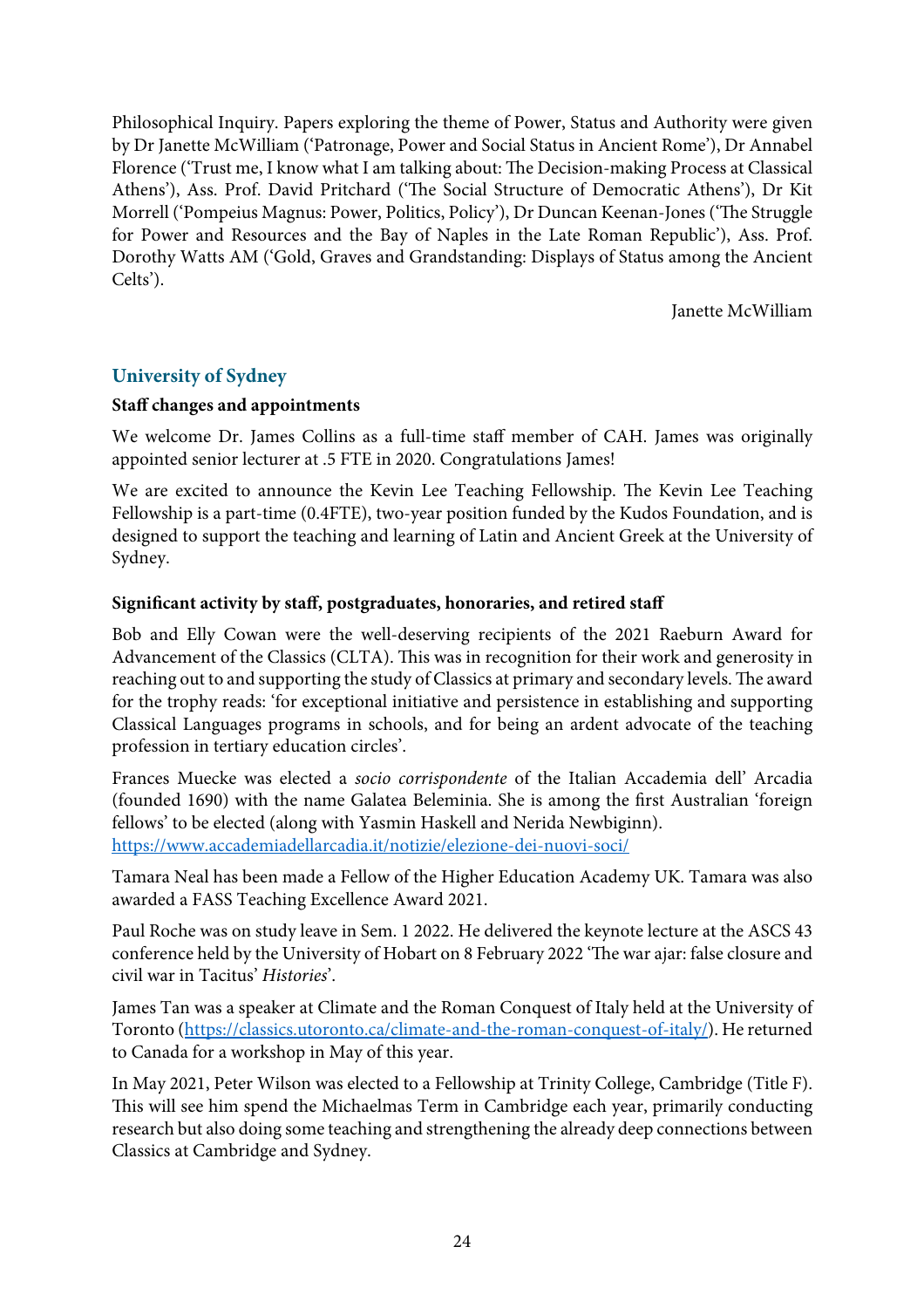# **Visitors**

We have been fortunate to host live visitors to our seminars for the frst time since the pandemic began. In April, we welcomed Nancy Felson, Professor Emerita of Classics at the University of Georgia. She gave a talk on 'Odysseus as Mentor'. We were also fortunate to have Elizabeth Slingsby speak to us, in person, having travelled all the way from Oxford University where she is undertaking a PhD with Mary Beard.

Drew Keller, author of the hugely popular textbooks, *Learn to Read Greek* and *Learn to Read Latin,* will be visiting Australia in late July/August. He is coming out to deliver the keynote address at the 3rd Teaching Classical Languages Symposium. Professor Yasmin Haskell (University of Western Australia) will also be visiting us to speak at the symposium.

Professor Tim Parkin (University of Melbourne) has been awarded a Gilbert Fellowship in Humanities with SSSHARC for 2022 to work with Drs Eleanor and Bob Cowan on the project 'Domestic Violence and Vulnerability in the Roman World'. We are very excited to be about to welcome Professor Parkin to Sydney for this project.

David Rafferty (University of Adelaide) has also been awarded a Gilbert Fellowship in Humanities with SSSHARC for 2022 to work with James Tan in Semester 2. We are very pleased to welcome David to Sydney.

Professor Nathan Rosenstein (Ohio State University) will be presenting the 2022 Todd Lecture in person. Date tbc.

# **Museum news**

Despite the difficulties of Covid, the Chau Chak Wing Museum welcomed more than 90,000 visitors during 2021. Exhibitions of Classical, Egyptian and Middle Eastern antiquities continued to be a major drawcard; with the exhibitions *Roman Spectres, Animal Gods* and *Wine Dark Sea* all receiving popular feedback from visitors and students. During 2021 the second iteration of *Impressions of Greece* the photographic exhibition of Greece in the late 19<sup>th</sup> and early 20<sup>th</sup> centuries was opened.

Classical antiquities from the Nicholson collection were used extensively for undergraduate and postgraduate object-based learning sessions and school outreach programs.

Museum public programs for 2021 (both in-person and digital) include a wide-range of ancient Mediterranean cultural topics included two public lectures on the excavations at Zagora, the ancient Olympics, Classical reception within Eurovision, a discussion on the use of Latin and Greek in classifying butterfies, a performance by podcasters the Partial Historians on Roman women, the unveiling of an ancient Egyptian shabti acquisition and a weekend devoted to ancient Greek board games.

# **Postgraduate completions**

# *RHD completions*

Austin Oting Har, DMA. T*e Ghost: Opera – An Intersection of Greek Tragedy, Electroacoustic and Spectral Music.* (Sydney Conservatorium), co-supervised by Prof. Rick Benitez.

Lucy Margaret Smith, PhD. *Philosophical* Andreia *in Plato's* Republic. (Philosophy, Sydney), supervised by Prof. Rick Benitez.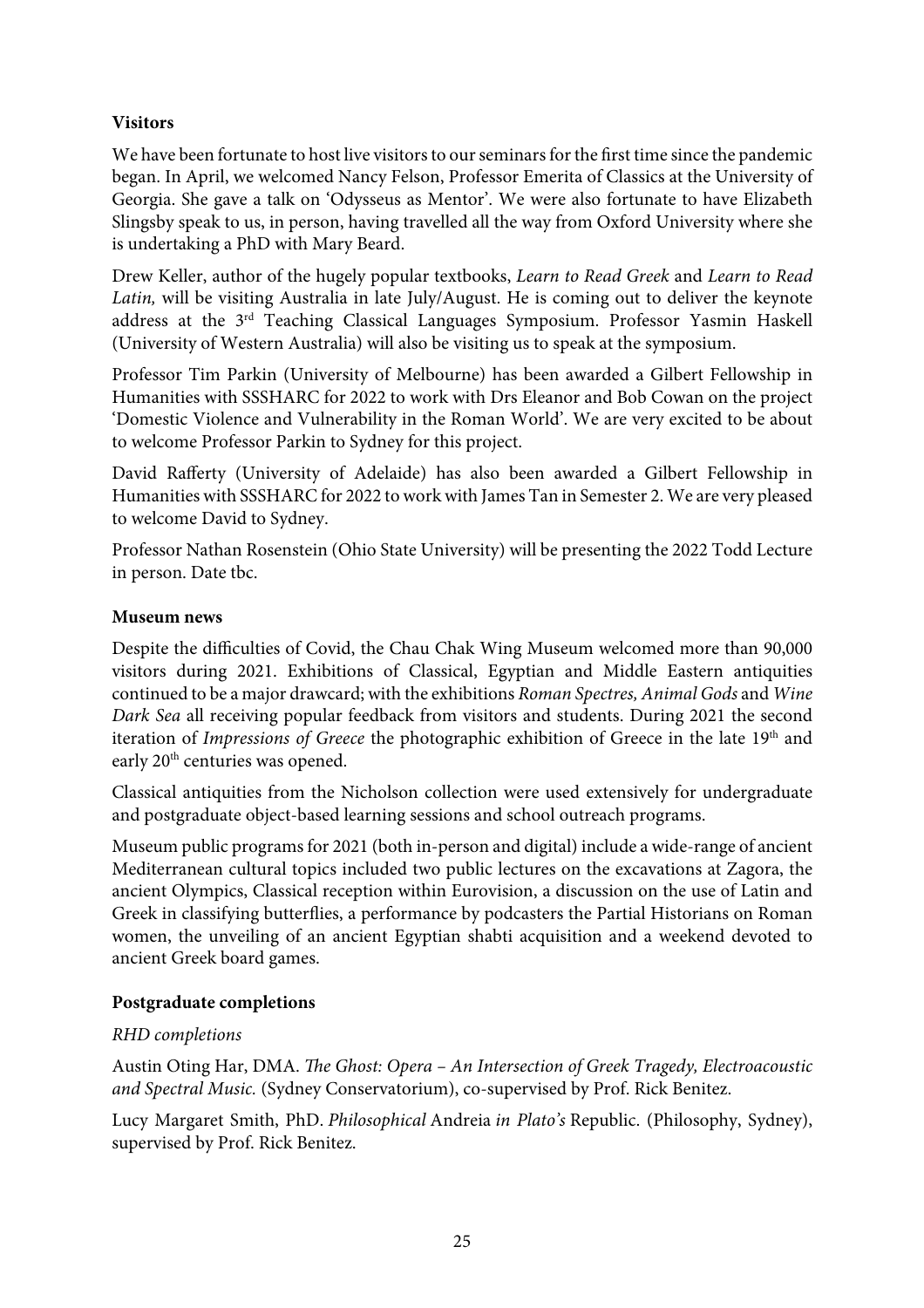# **Conferences**

The department of CAH, together with the Classical Language Teachers Association of NSW and CCANESA, is pleased to be convening the 3rd Teaching Classical Languages Symposium on the 12th August 2022. Drew Keller, co-author of the hugely popular *Learn to Read Latin* and Learn to Read Greek textbooks, is the keynote speaker. This will be a hybrid online/in person event.

For more information, please email Tamara Neal (*t.neal@sydney.edu.au*)

## **Other items of interest to ASCS members**

Ben Brown, together with Tristan Bradshaw, continues to convene the very successful Critical Antiquities Workshop, an online seminar that links scholars working at the intersection of ancient traditions and contemporary critical theories. For more information, please contact Ben Brown (Benjamin.brown@sydney.edu.au) or visit the website: https://criticalantiquities.org/

Tea for Teachers returns this year in September. We are proud of our longstanding and mutually benefcial relationship with colleagues teaching ancient history and classical languages in NSW schools. To celebrate the work of these teachers and to nurture future teachers in our discipline, we host our annual networking event, Tea for Teachers. We also welcome students in the department who are interested in becoming ancient history, Latin or Ancient Greek teachers, so they can meet experienced teachers.

For more information, please email Eleanor Cowan (Eleanor.cowan@sydney.edu.au).

Paul Roche, Anne Rogerson, Richard Miles (USYD), together with Michael Hanaghan (ACU), won an ARC Discovery Project 2022-2024. The Vandal Renaissance: Latin Literature in Post-Roman Africa (435-534CE). The project aims to investigate the Latin literature of the Vandal kingdom of North Africa. It expects to identify a vibrant literary culture that celebrated multicultural diversity, embraced the Classical tradition, and contributed to Christian theology, while helping form a distinct Vandal identity. Expected outcomes include a more detailed understanding of the intellectual infuences on Vandal African authors, the mechanics of Vandal court patronage, and the breadth of these authors' contribution to the history of Latin literature.

#### **Covid-19 impact and initiatives**

The departmental seminar will continue online until 2023.

Tamara Neal

# **University of Western Australia**

#### **Signifcant activity by staff, postgraduates, honoraries, and retired staff**

Hugh Thomas and Melissa Kennedy, our research fellows in the Aerial Archaeology in the Kingdom of South Arabia project (AAKSAU), were able to continue their exciting feldwork during the pandemic. Sadly for us they are moving back to Sydney, to be closer to family on the birth of their second child.

Yasmin Haskell gave Zoom papers in Oxford and Rome in 2021 ('Latin in the World' seminar for Stephen Harrison, and 'Early Modern Commentaries on Virgil'). In 2022 she will give 'live'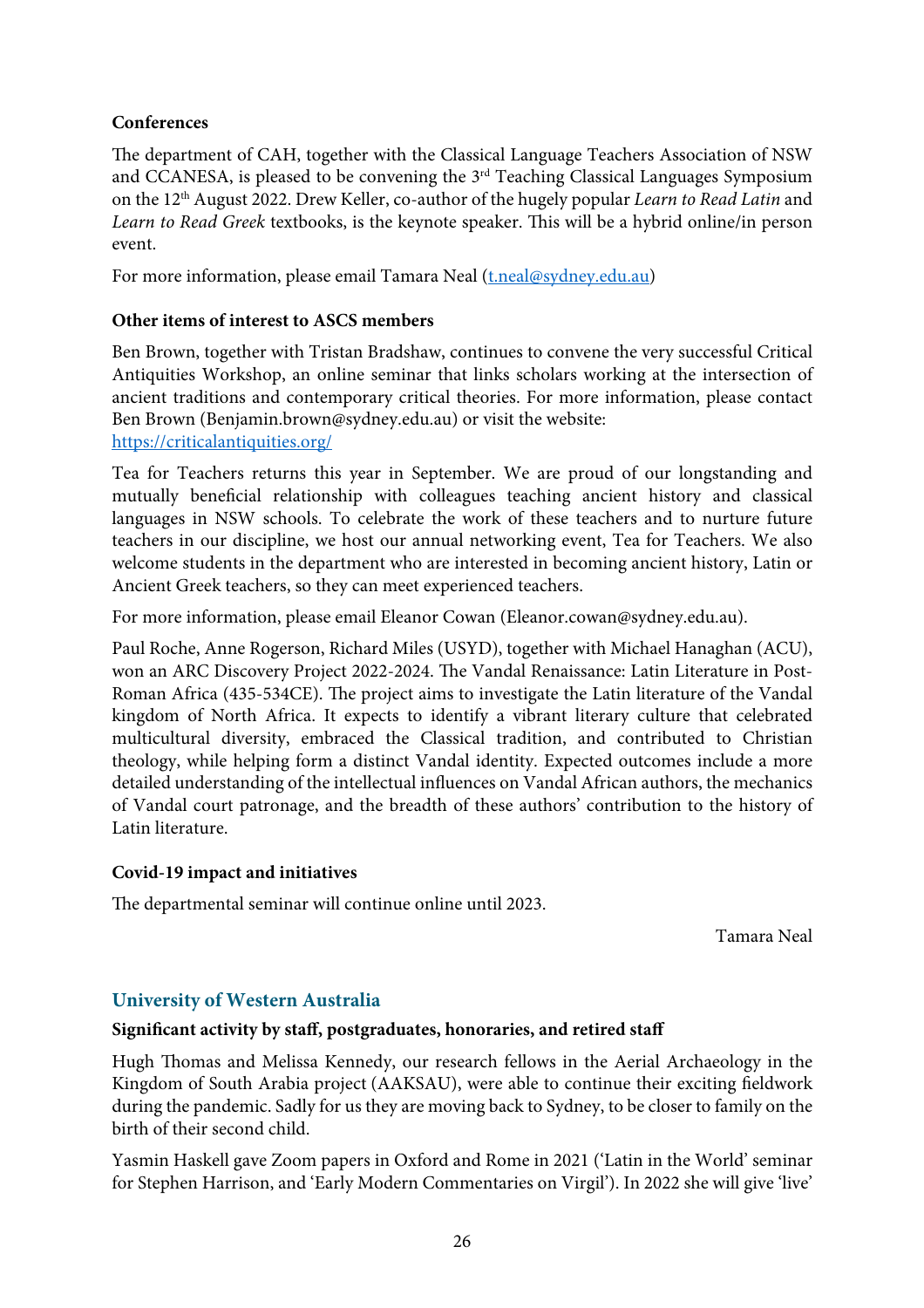papers in Rome (Accademia Latinitati Fovendae), Berlin (Freie Universität), Cambridge, Siena (conference on global Latin) and a plenary at FIEC (Mexico). She be made a 'pastorella' of the Academy of Arcadia in Rome on 17 June and (frst term of 2023) a member of the Institute of Advanced Studies, Princeton.

## **New courses or major modifcations to existing courses**

Our new Classical Reception unit 'Afer Antiquity' ran for the frst time in 2021 and was a great hit with students.

## **Major research grant successes**

ARC Discovery grant, 'The Ancient Today: Living Traditions of Classical Language Education', Yasmin Haskell (CI-1), with CIs Michael Champion (ACU) and Joseph Lo Bianco (Melbourne); PIs Arlene Holmes-Henderson (Oxford), Mattia Salvini (International Buddhist College, Tailand), Antonia Ruppel (Oxford) and Guoxiang Peng (Zhejiang).

## **Conferences**

The 13th Biennial *ANZAMEMS* Conference, hosted by The University of Western Australia, 27-30 June 2022, 'Reception and Emotion'.

## **Other items of interest to ASCS members**

We had (international) zoom seminars from Charles Crowther regarding the publication of the *Corpus of Ptolemaic Inscriptions* (Oxford), Debby Sneed (California State University) talking about disability in ancient Greece, and Chris Dowson (TLL, Munich).

Yasmin Haskell launched the 'Emotions of Space' node of UWA's new International Space Centre with a lecture on the 'Poetry of Space from Hesiod's anvil to Giordano Bruno': https://www.uwa.edu.au/lwag/Events/Heavenly-Harmonies---The-Poetry-and-Music-of-Space. Our Classics graduate students read selections of space poetry ancient and modern, in Greek and English.

Yasmin Haskell

# **Victoria University of Wellington**

#### **Signifcant activity by staff**

Jeff Tatum gave a seminar on Plutarchan biography for the Centre for Classical and Medieval Studies at Peking University and the Institute for the History of Ancient Civilisations at Northeast Normal University, Changchua. Prof. Tatum also acted as assessor for ancient history in the Valutazione della Qualità della Ricerca (Italy's national research assessment).

#### **New courses or major modifcations to existing courses**

Victoria students are taking GREE 301 and LATI 301 at Auckland in the frst semester of 2022; likewise, Auckland students will take GREE 202/302 and LATI 202/302 at Victoria in the second semester.